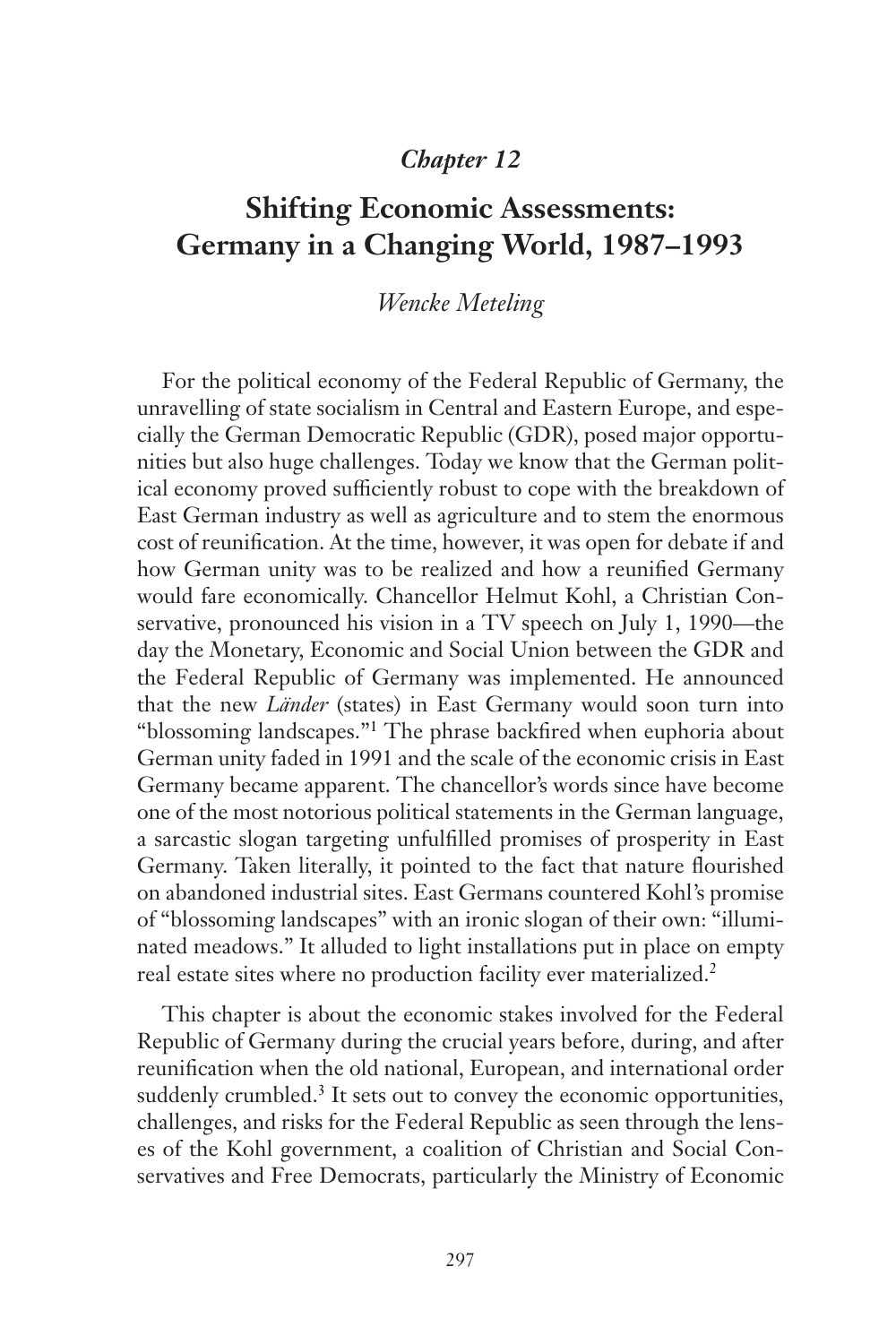Affairs, and the Council of Economic Advisors, an official, independent advisory board to the government.4 The political decision-making process that led to German reunification and which is often at the forefront of historical research on Germany serves as an important background against which contemporaries' economic expectations and concerns are weighed.<sup>5</sup> There was an obvious dissonance between the government's political rationale for a speedy reunification process and strong reservations by leading economists against it.<sup>6</sup> In a letter to the chancellor in February 1990, the Council of Economic Advisors, the leading national voice in economic matters, fervently warned against the risks for the economy, employment, and state finances.<sup>7</sup> The controversy was—and still is—insolvable because any claim that reunification could have been realized in an economically more prudent fashion remains counterfactual.8

"We did not have a masterplan for German unity," Kohl stated in his memoirs.9 Indeed, the process of German reunification did not follow a political playbook. It was born out of improvisation and crisis management in a complex, volatile historical situation.10 During the first half of 1990, the chancellor took his chances when a rare window of opportunity for German reunification opened in the domestic and the international political realm. With the exception of British Prime Minister Margaret Thatcher, who fiercely opposed German reunification, and U.S. President George H. Bush, who was Kohl's closest ally in the quest for German unity, international leaders had to be persuaded and nudged in exchange for concessions. Kohl's summit diplomacy succeeded in winning over General Secretary of the Soviet Union Mikhail Gorbachev and French President François Mitterrand. Eventually each of them assented to the prospect of German reunification, including NATO membership of a reunified Germany. Kohl accommodated Mitterrand by consenting to go forward with the implementation of the Economic and Monetary Union in Europe. The German government would have preferred a closer political union, but Kohl saw his bargaining chips confined as his top priority was German reunification. Again and again the German chancellor assured worried leaders that a reunified Germany would be no drag on the future European Union.<sup>11</sup> Gorbachev's acquiescence came at a price.<sup>12</sup> But the bank loan of five billion Deutschmark granted in June 1990 as well as the total sum of German financial support for economic reform in the Soviet Union between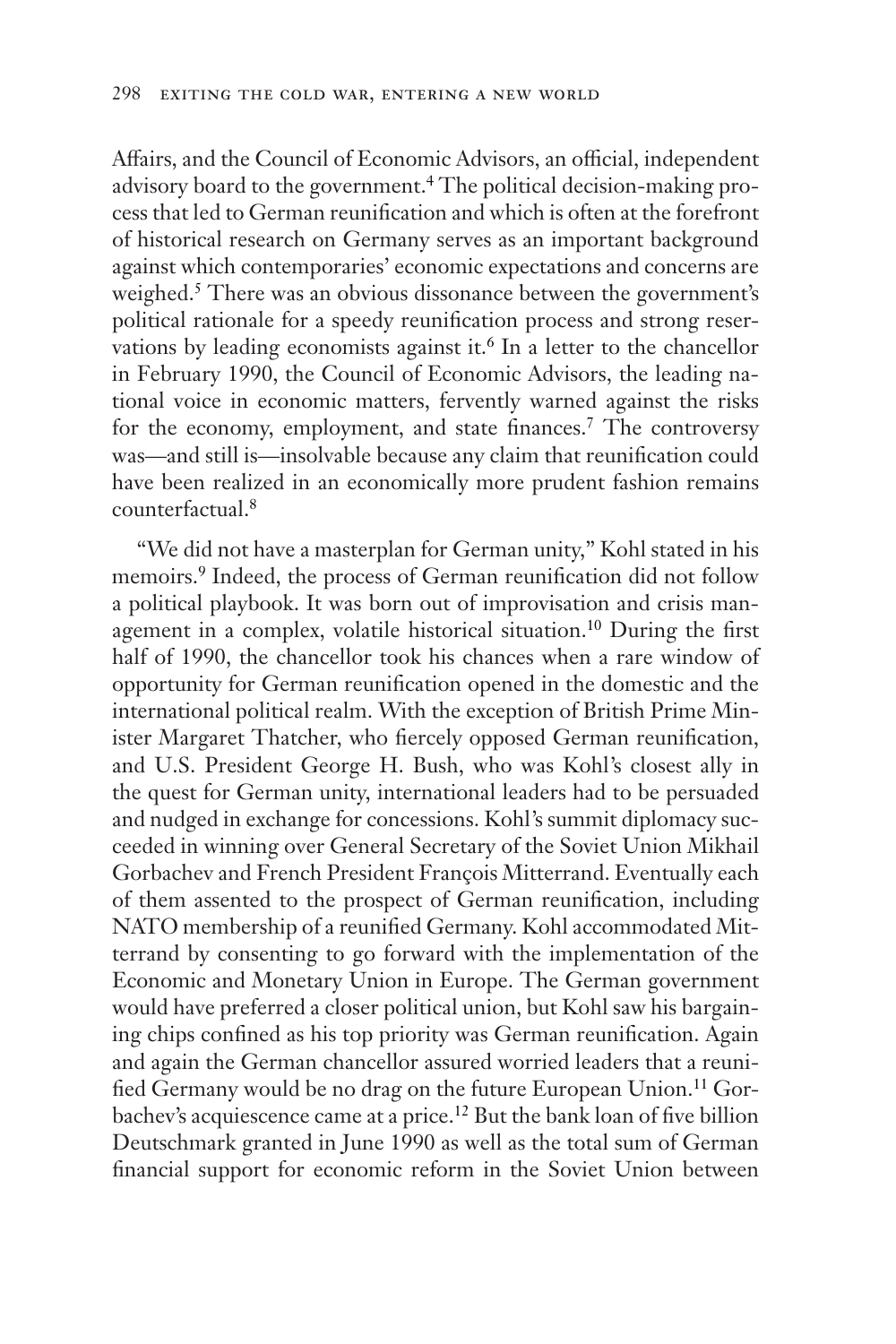1989 and 1991 proved to be a relatively small price tag, roughly DM 57 billion, when compared to the total cost of reunification, estimated at DM 1.4 trillion until 2006.<sup>13</sup>

Domestically, the Kohl government in 1990 was confronted with acute state failure and rising unemployment in the GDR and a persistent influx of East German resettlers. In February, the German chancellor, supported by his Minister of Finance Theo Waigel, forged ahead and offered a monetary and economic union to the GDR. Signed in May and implemented on July 1, the Monetary, Economic and Social Union between the Federal Republic and the GDR was a major step towards German unity, the internal dimension of which was agreed at the end of August 1990. Kohl's offer prompted an electoral win for the conservative Alliance in the first free general elections in the GDR in March 1990. The offer to the GDR however constituted a major breach against the government's own economic preaching. Previously it had insisted on substantial market-oriented economic reforms in the GDR prior to any kind of federation, let alone a union between the two Germanys. The same was true for the government's position on European integration: it held the view that market-oriented reforms in other member states and institutional reforms of the European Community were a prerequisite for a closer economic union. A monetary union would be the high point of European integration, but nothing to begin with.

In order to explore contemporaries' economic assessments and how they shifted over time, I focus on the perspective offered in annual reports on the German economy published between 1987 and 1993—surveys published each November by the Council of Economic Advisors as well as annual economic reports published by the German government in response each January. Those were compiled by the Ministry of Economic Affairs.14 I also draw on published documents about German reunification, on Kohl's memoirs, and on formerly undisclosed files from that Ministry that have been released on my request.<sup>15</sup> How did economic assessments shift over time when the division of Germany, Europe, and the world dissolved? To what extent did they move away from the growth optimism of the late 1980s to disillusionment about German unification's economic outcome? What was the government's and economists' respective take on the state of the East German economy before and after unification? Did they see it as an economic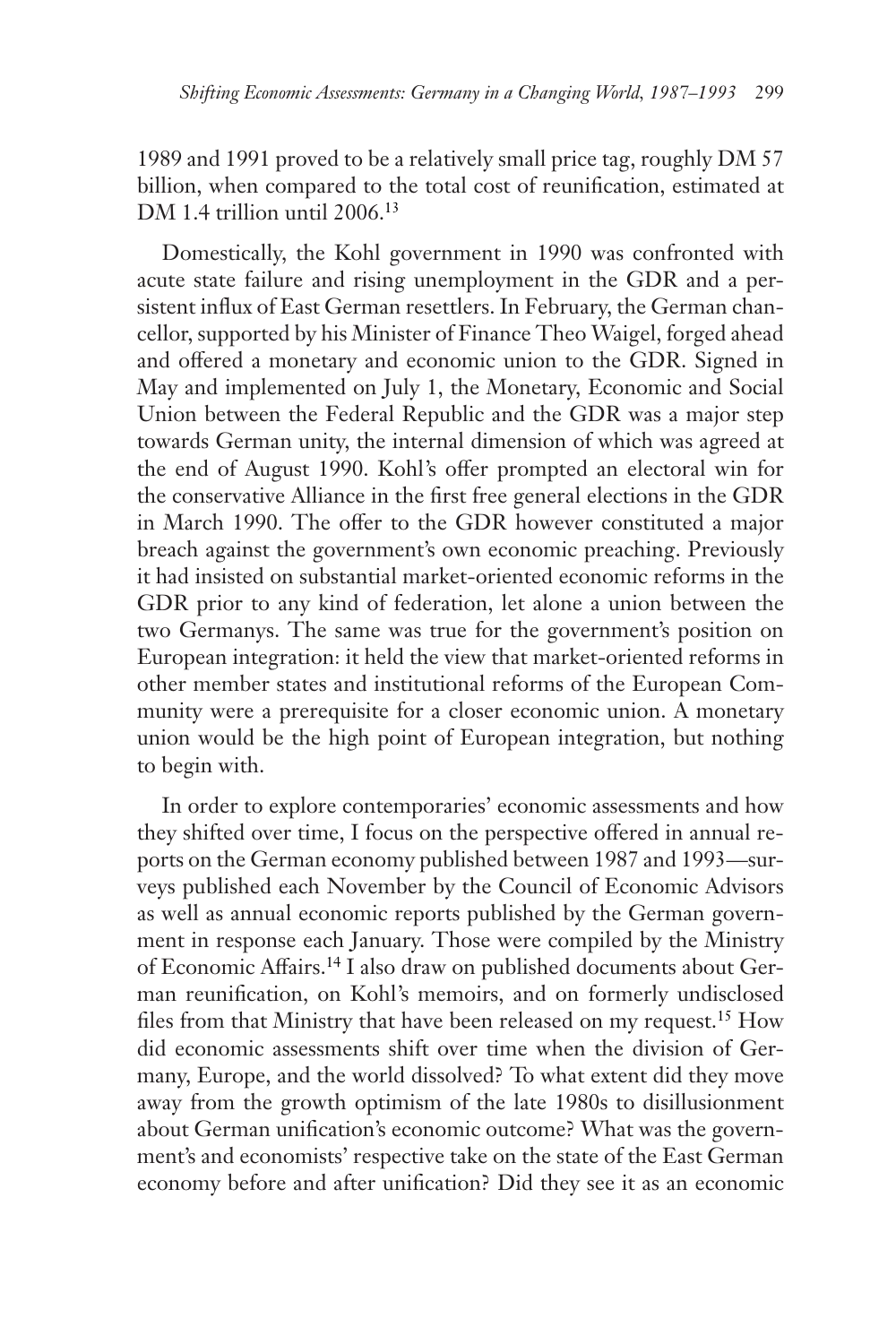opportunity or a liability for the Federal Republic? And how did they evaluate reunified Germany's prospects in the European common market and the emerging global economy?

Section 1 briefly sketches economic assessments of the Federal Republic and the world economy from the late 1980s as they shaped contemporaries' experience and expectations. Against this backdrop Section 2 analyzes reports and forecasts from the crucial months between the fall of the Berlin Wall and the first general election in reunified Germany in December 1990, when the political dynamics of reunification were at full display. Section 3 sheds light on how assessments of reunified Germany's economic prospects in a radically altered national, European, and international framework evolved until 1993.

## **A Position of Strength: The Economy of the Federal Republic Seen from the Late 1980s**

Economic reports from the late 1980s demonstrate a strong belief in the strength of the Federal Republic as a leading industrial and global trading nation.16 While the Kohl government's annual economic reports reflect self-assurance and growth optimism, the Council of Economic Advisors took a slightly more critical stance, even though in principle the body fully agreed with the government's supply-side oriented approach to economic policy.

The Council of Economic Advisors was founded in 1963 as an official advisory board to the government. Its members, also commonly called the "five economic sages" (*fünf Wirtschaftsweisen*), were renowned German professors of economics. They were nominated by the government and appointed by the German President. According to custom, one candidate was usually chosen by the labor unions and another by the Board of German Employers of Manufacturing (*Gemeinschaftsausschuß der Deutschen Gewerblichen Wirtschaft*). During the 1960s and early 1970s, all members were Keynesians by conviction until the council turned to supply-side economics and monetarism between 1972 and 1976.<sup>17</sup> The Law for the Promotion of Stability and Growth of the Economy from 1967 prescribed that the government responded to the council's survey in its annual economic report, but it was not obliged to follow through on any of the council's policy recommendations—which were actually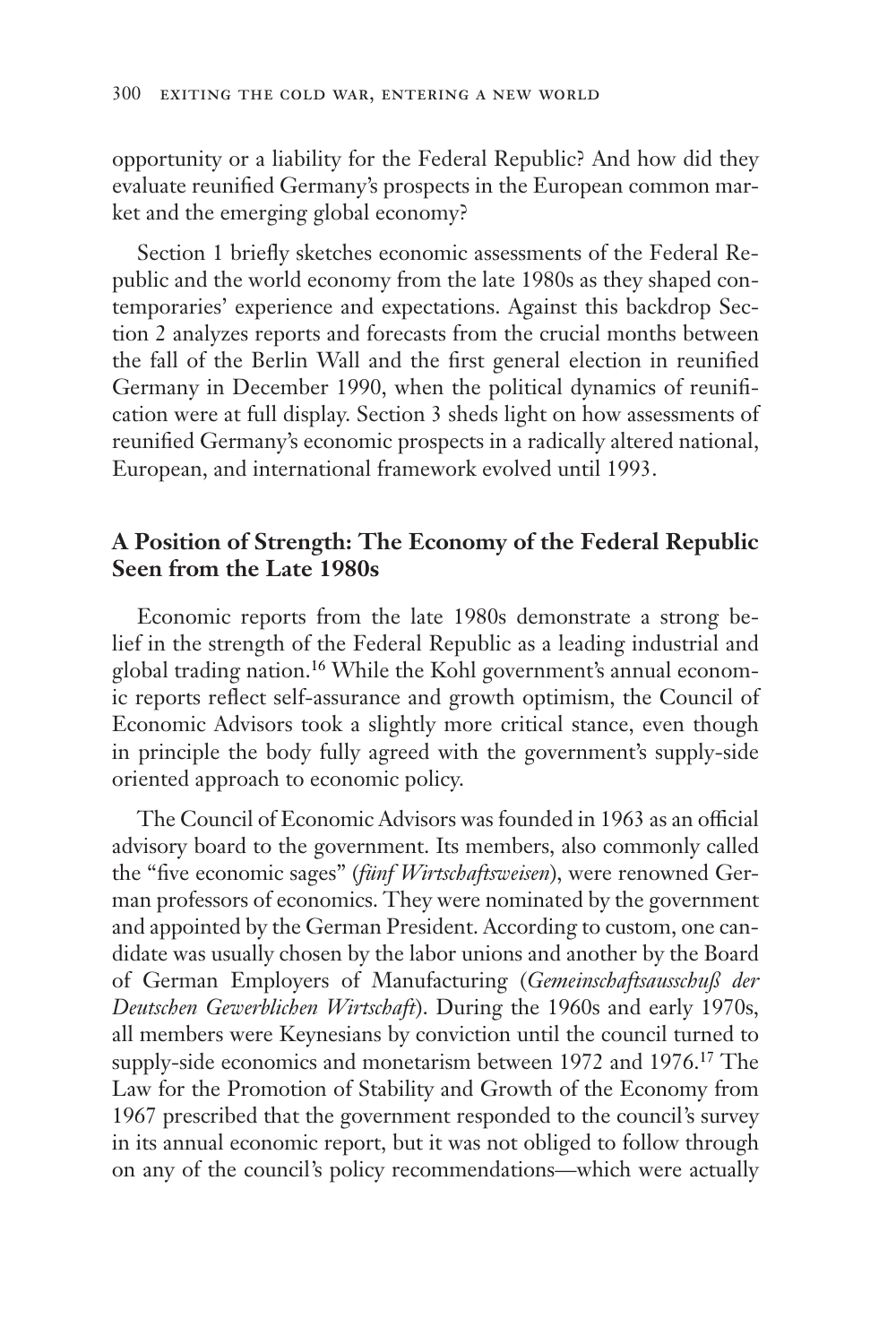prohibited by law, but given anyway. Because of the council's function, independence, and reputation, its voice was widely heard in German public and political debate. Usually there was a broad consensus in market-oriented economic policy between the council and the Kohl government, a coalition of Christian Democrats (conservatives) and Free Democrats (economic liberals), but the handling of German reunification produced a rift between them.

After the international deflation crises of the 1970s and early 1980s, the Kohl government's main concerns had been sluggish growth, high unemployment, and rising public debt. The coalition had come into power in late 1982 at the height of the global recession. Since then, the German economy was on a path of recovery. In its reports from 1987, 1988 and 1989, the Ministry of Economic Affairs showed much satisfaction with the economy's trajectory and the seventh year of consecutive growth, rising total employment and shrinking unemployment numbers. It attributed them to the government's market orientation and fiscal consolidation.18

The "course is set correctly for the future," the Ministry stated with confidence in its 1987 report.<sup>19</sup> The world economic outlook was also very promising. Remaining risks concerned uncertainty about volatile foreign exchange rates, developing countries' ongoing debt problems, and significant trade imbalances by some industrial countries, which had fueled protectionist demands around the globe.<sup>20</sup> As a global trading nation the Federal Republic relied on smooth international trade and open markets. The Kohl government acknowledged that this role entailed a special responsibility for the world economy, but it argued decidedly against demands by other countries that the German government adopt expansionist fiscal policies. Instead, it stuck to its supply-side credo of "decidedly market-oriented politics," "dynamic competition," and "necessary adjustment."21 This was in accordance with the Council of Economic Advisors' recommendations. On a European level, the government hoped for a "truly European internal market" as a major opportunity "for more market economy, more internal and external competition, and intensive deregulation."<sup>22</sup> In order to promote open markets, the Kohl government was determined to take action against protectionist inclinations in Europe, Japan, and the United States, and to cooperate with the European Community and the Uruguay Round within the framework of the General Agreement on Tariffs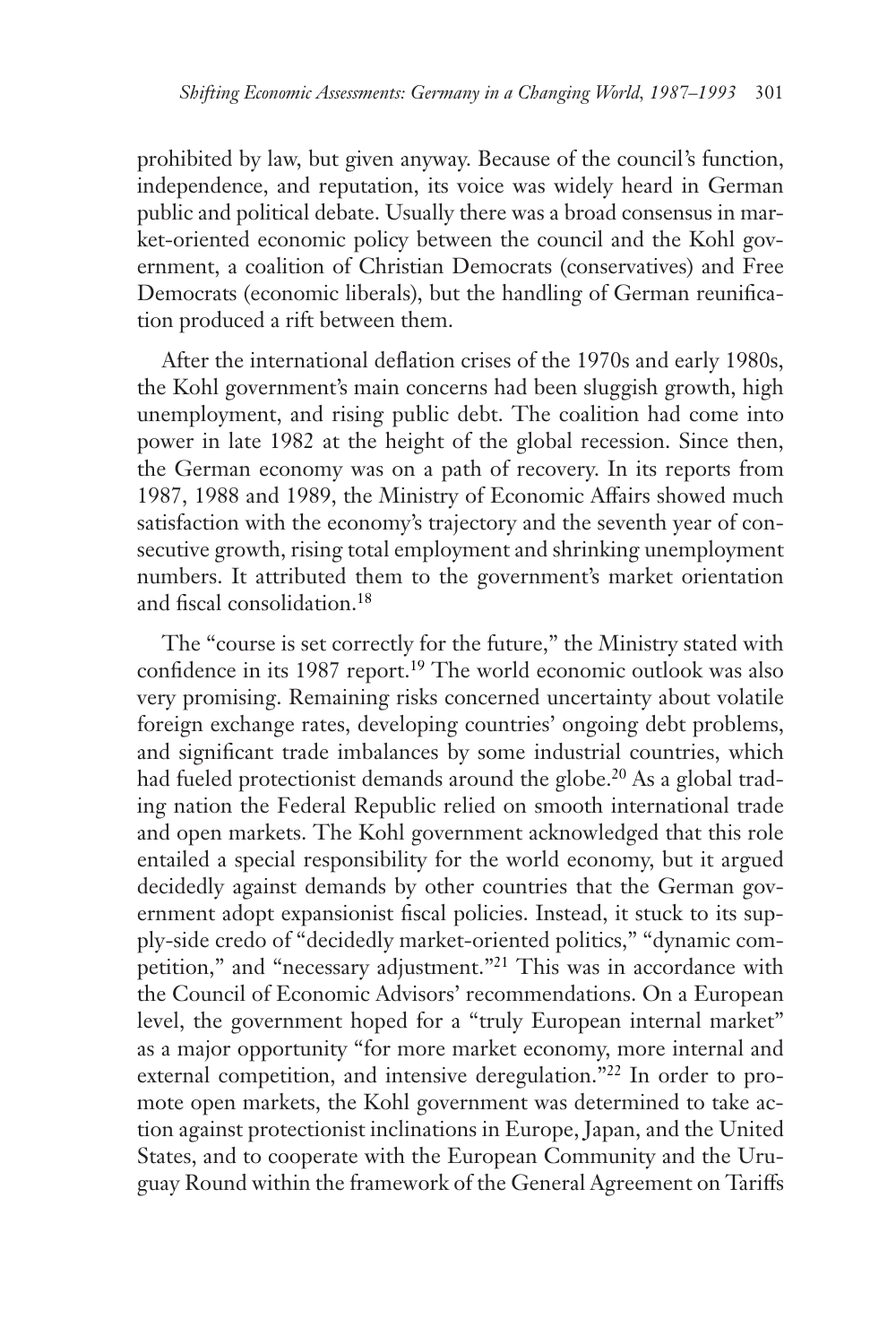and Trade (GATT).<sup>23</sup> Socialist countries were at the margins in the government's economic reports, with a single reference to the GDR in the very last paragraph.24

When the Council of Economic Advisors released its survey in November 1987, the German economy had not fared as well as hoped.<sup>25</sup> The lowest growth estimate of 1.5% had become reality, demand and production were weak, and exports could not make up for these shortcomings. The Council estimated that the German national product would grow by a mere 1.5% in 1988—by international and even by European standards (2%), this was "weak growth" indeed.26 In order to remedy Germany's slow growth, the Council urged to prioritize a "Politics of Growth."27 The sages hoped that international cooperation would prevail and help reduce imbalances in the world economy, but they also warned that protectionism was on the rise in almost all countries, including the European Community.28 The Advisors doubted that the Uruguay Round would be able to pass a new comprehensive system of rules for international trade. Similarly, they thought there was still a long way to go for the European Community to agree upon common economic policies and put into place a single market by 1992. In contrast to the Kohl government's self-congratulatory stance, the Council criticized that neither economic policies nor German businesses had properly adapted to structural change, which explained why growth in Germany was particularly weak.29

In its response to the Council's report, the government highlighted two external factors: the stock market crash on "Black Monday" in October 1987 and the depreciation of the U.S. dollar since 1985 (which had caused a currency appreciation of the Deutschmark of 90% within only two years and continued to impede German exports to the U.S.).<sup>30</sup> Despite these developments, the government pointed out, growth in Germany had continued for a sixth year in a row—a result, no doubt, of its market-oriented policies. And in 1990, additional components of its tax reform would take effect. It took the Council's "admonishment very seriously" that growth depended on structural change and that struggling regions and branches such as coal, iron, steel, and shipping would need to adapt to changing conditions on international and domestic markets.31 Such assessments related to public debates at the time, which focused on how much the government should intervene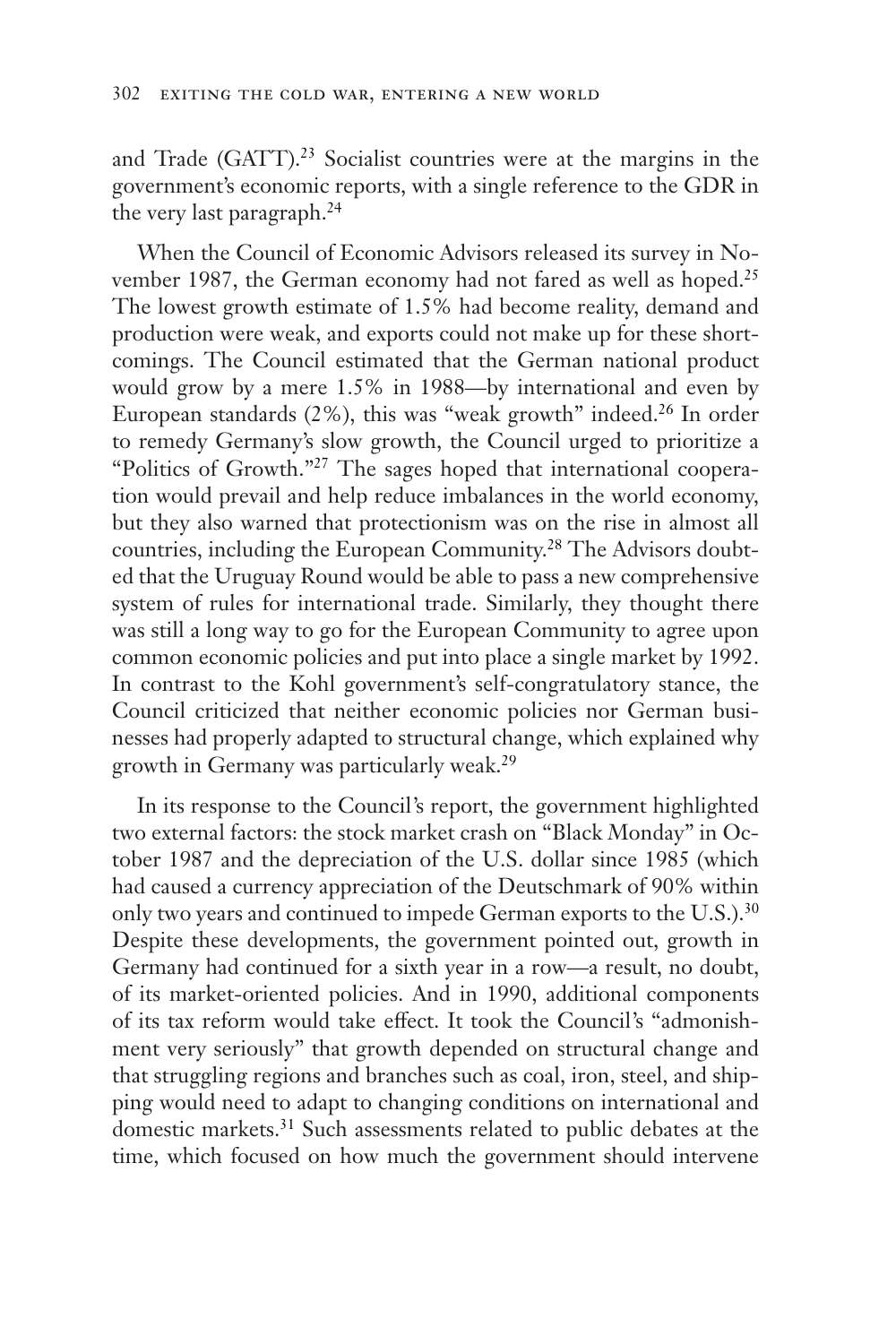and subsidize jobs in those branches and regions unable to meet international competition.

The Council delivered a clear answer to this problem in its next report from November 1988: "Jobs in a Competitive Marketplace."32 In accordance with its supply-side orientation, the Advisors argued that jobs unable to stand up to competition in globalized markets should not be preserved through state intervention. Economic policy was all about making Germany more attractive as a "location for business," so that investment would rise and create profitable jobs. State programs like those in the Ruhr region—a region of struggling steel and coal industries—simply could not provide solutions for structural problems, the sages argued. Regional economic policy had to face market realities.33 The Advisors' key argument was that investment caused growth, and they took the recent 4% rise in gross domestic product in Western industrialized countries as a case in point.<sup>34</sup> In a world dominated by "international competition between business locations,"35 Germany had to strengthen its international competitiveness, especially in light of the upcoming European common market: the Federal Republic had fallen behind on emerging markets, it was losing ground in growth, and it was lagging far behind in getting people into jobs. In order to attract business investment, the sages pointed out, countries were forced to constantly review their institutional frameworks. European competition would penetrate the entire European single market.<sup>36</sup>

The government for its part felt fully vindicated in its optimism.<sup>37</sup> Growth had reached 3.4% in 1988, the highest rate since the beginning of the decade. The German political economy was in much better shape than in the early 1980s. Citing the OECD's most recent Economic Outlook, the government report stated that the boost in all industrialized countries was more dynamic than it had been since the early 1970s.<sup>38</sup> The Ministry of Economic Affairs agreed with the Council's view of a perpetual increase in competition between business locations in Europe and around the globe, but it rejected the Advisors' critical assessment of Germany's international competitiveness. The government took a very positive outlook on the approaching European internal market, which promised "significant impulses for economic growth" and could turn Europe into a "growth engine for the world economy"—if the European market was based on competition instead of bureaucratic regulation.39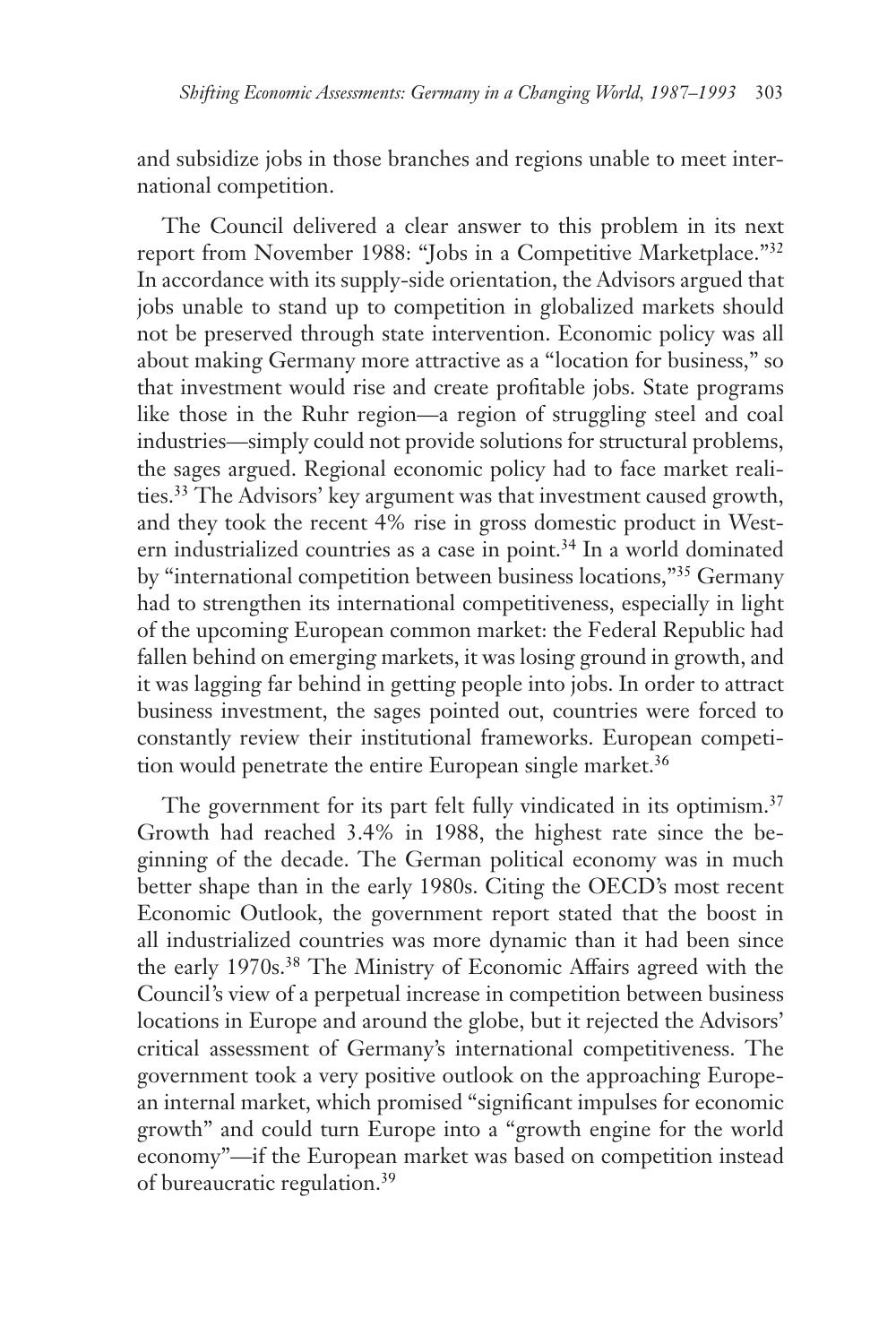On the whole, the Council of Economic Advisors' economic surveys and the government's annual reports in the late 1980s displayed a strong confidence that the economies of the Federal Republic, the European Community, and the world would continue to grow. For market-oriented minds, the task for economic policy on a national, European, and international level seemed clear: to improve supply-side conditions, open up markets, and strengthen a rules-based multilateral international economic order so that foreign direct investment would drive growth, employment, and prosperity for all. This was the recipe for economic success of advanced economies when suddenly demand economies and socialist regimes in Europe faltered.

#### **1989/90: Economic Caveats versus Political Stakes**

When the Council of Economic Advisors issued its next survey on November 20, 1989, the Berlin Wall had fallen. The economists could not guess (and the German chancellor at that time either) that only a few months later, on February 7, Chancellor Kohl would offer a monetary and economic union to the GDR.<sup>40</sup> The sages assumed that the Kohl government would stick to its own preaching about the rules and functioning of market economies, just as it did on a European level. According to those principles, a closer monetary or political union between highly disparate political economies—be it the two German economies or the ones within the European Community—seemed unconceivable unless political and economic reforms preceded such a union and lifted the performance of the weaker candidate(s). In the case of the failing GDR economy, this seemed a question of years, not months. It turned out differently. The year 1990 bestowed a political triumph on Chancellor Kohl—and a lot to worry about on economists.

In their preface from November 1990, the sages admitted that during the previous weeks they had focused on the economic consequences of an influx of people from the GDR (over 200,000 East Germans had crossed the border by mid-November), but that in the preceding days, "the rushing events in the interior of the GDR" had further changed the situation. Hopes ran high both inside and outside the GDR. "It is difficult to imagine the tasks that may arise for the Federal Republic's economy."41 Accordingly, they refused to speculate what might happen next and what challenges might arise for economic policy. Unless the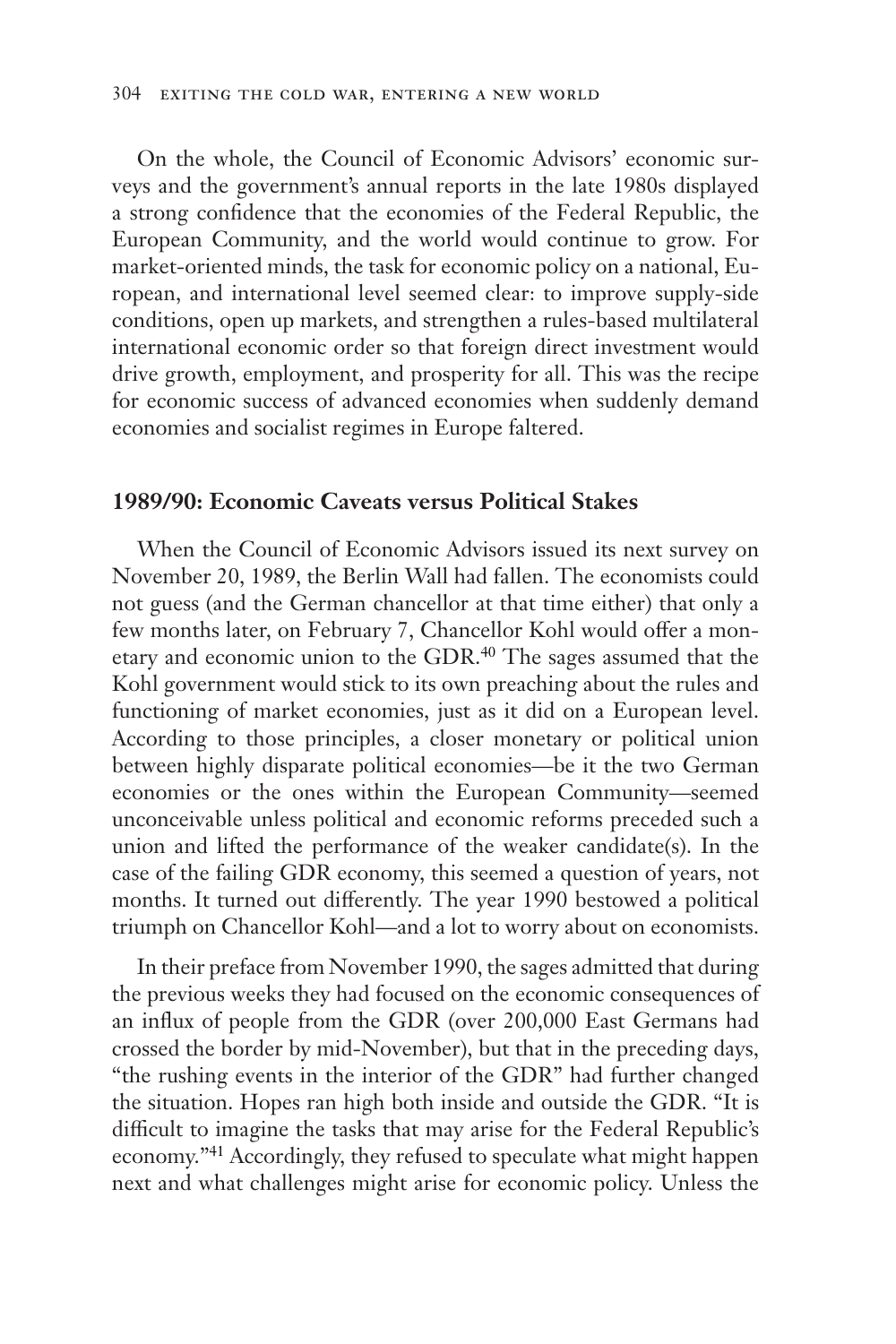political leadership in the GDR had decided about a new economic order and unless one could conceive how GDR citizens viewed it, the Advisors abstained from any hypothetic assumptions. Only one thing seemed certain: the inadequacies and shortcomings of the economic and political system of the GDR could not be solved by providing capital or by transferring technology. "What is needed is a change in the system. However, it is not up to us to give concrete advice."42 Feeling unable to predict how many East Germans would decide to abandon the GDR, or how many of those who had left would later return, they assumed for their 1990 report that there were no resettlers at all. And here they moved on to business as usual as if nothing extraordinary had happened and to lay out their ideas on 400 pages.

Their goals remained unaltered: further growth for the Federal Republic and the completion of the European internal market. After a seventh year of growth, the Advisors argued, more economic expansion and employment were to be expected for the Federal Republic if economic policy was pursued in the right way. Once again they beat the drum for improving supply-side conditions. "Setting the Course for the 1990s" was the title of the survey, aiming both at the Federal Republic's economic policy and the European Community's plan to realize an economic and monetary union. Following the "Report on the Creation of an Economic and Monetary Union in the European Community,"43 the European Council in Madrid in June 1989 had decided to start the first step of implementation—all restrictions on capital and dividend transfers would be abolished—on July 1, 1990. This was the exact date when the future Monetary, Economic and Social Union with the GDR would go into effect, which no one yet foresaw. Uneasy about the speed of the European decision-making process and some member states' monetary instability, the Advisors warned "against hasty steps" which they felt might endanger a smooth completion of the European internal market.<sup>44</sup> Apart from that, they felt confident about the economic development of the Federal Republic, the European Community, and the world.

Responding to the political upheaval in the GDR, the Council in January 1990 published a special survey (*Sondergutachten*) on economic conditions and possibilities to support economic reform in the GDR.<sup>45</sup> It continued to believe firmly that there was only one successful concept for economic reform, "the open border of the market economy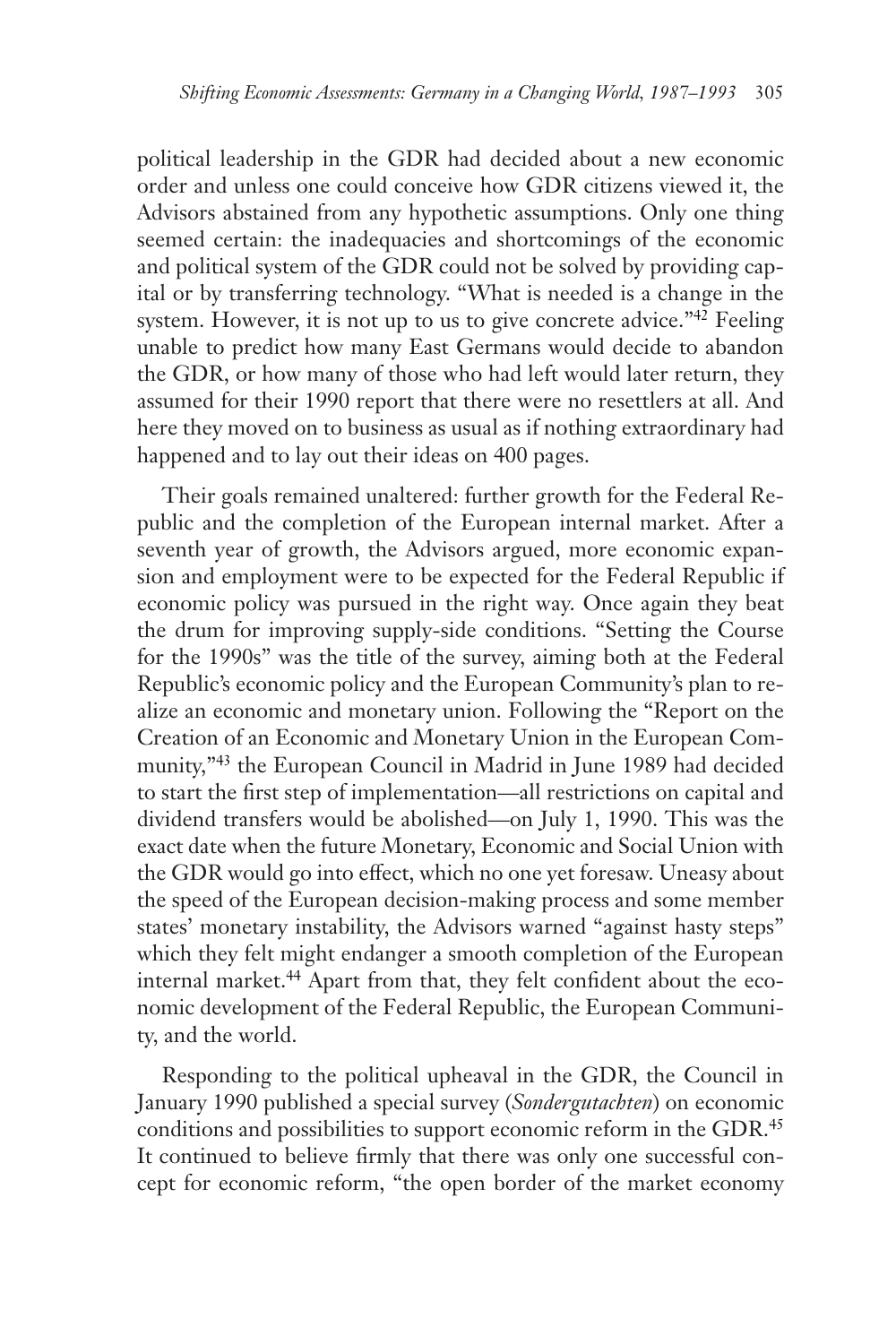with social protections."<sup>46</sup> They went on by laying out how to realize it: the Federal Republic's support for the GDR should be part of broad economic and political cooperation of all European countries.

The government's optimism and confidence were on full display in its report, issued only two days after the Council's special survey. The document is a telling source of West German triumphalism, euphoria, and the government's self-congratulatory stance in view of the demise of command economies and socialist regimes in the GDR and Central and Eastern Europe. The Ministry of Economic Affairs praised supply-side politics, the social market economy, and the "brilliant shape" of the Federal Republic's economy. It branded the economic success mainly as its own achievement, and attributed it only partly to favorable international circumstances.47 4% growth in 1989 was the highest real economic growth rate of the 1980s, employment was at a record level with 28 million people employed, unemployment was down, exports were up, and the Federal Republic had become the world's second-largest importer. The chapter ended with a blunt statement:

The competition among political systems has once again resulted in an impressive display of the Social Market Economy's advantages. It comes as no surprise that this economic and social order receives increased attention from states in Central and Eastern Europe in their search for a more humane order.<sup>48</sup>

In sync with the European Community's commitment, the German government was committed to integrating Central and Eastern Europe with the international division of labor, and to support market-oriented structural reforms in those countries. The same applied to the GDR. "Socialism is dead and does not have a future," the Ministry of Economic Affairs asserted as a firm response to all those who sought to reform socialism.49 But they recognized the Federal Republic's special responsibility to support the reform process in the GDR. Here the Ministry of Economic Affairs briefly referred to Chancellor Kohl's "10 point program to overcome the division of Germany and Europe" (10-*Punkte-Programm zur Überwindung der Teilung Deutschlands und Europas*) from late November 1989.

With this program Kohl had gone on the offensive in the domestic debate on the future of Germany and laid out the government's strategy for German reunification, albeit stopping short of calling it such.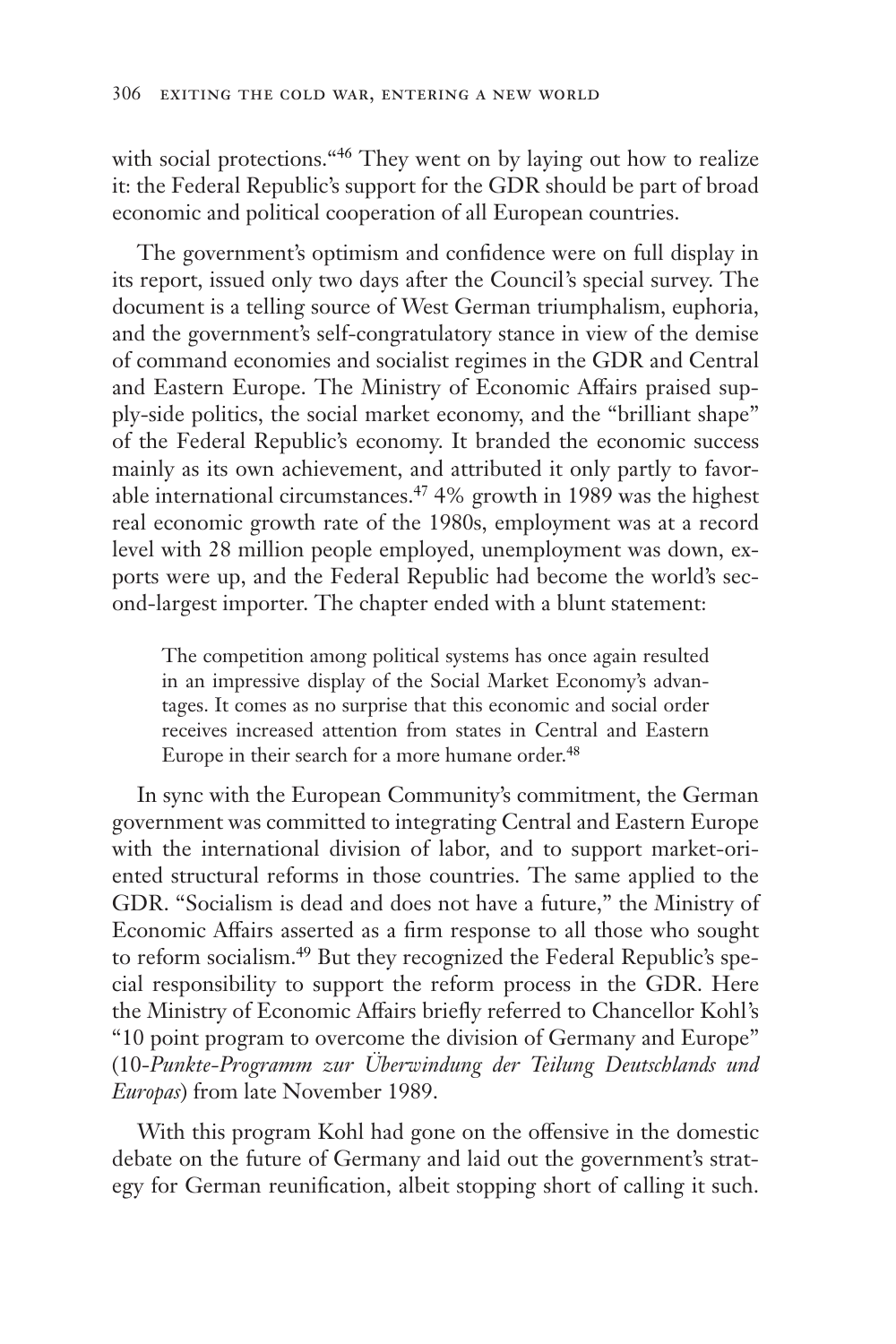The program only spoke of a "federation" as goal. Kohl had been careful not to mention German reunification publicly, out of caution not to provoke other state leaders' opposition. Gorbachev especially could have vetoed it. Instead Kohl referred to the right of self-determination for all Germans, which was more difficult for other state leaders to reject. The announcement of the program in the German Parliament was a bombshell and propelled the domestic as well as the international debate on German reunification.<sup>50</sup>

Instead of discussing the 10-point program, however, the report issued by the Ministry of Economic Affairs turned to the Council's special survey on economic reform in the GDR, agreeing with the Advisors' key premise that "there is no convincing alternative to the market-oriented order." Once more the Ministry sent a clear message to the GDR's opposition movement seeking to reform the socialist system: "The federal government considers futile all attempts to reform socialism. The social market economy *is* the 'third way' between capitalism and socialism."51 Though the full effects of the political and economic upheavals in Central and Eastern Europe could not yet be foreseen, the Ministry of Economic Affairs took an optimistic stance, expecting positive impulses through migrants from the East and through economic cooperation between West and East. At the same time, however, it prioritized establishing the European single market by endorsing a "Europe defined by competition."52 Given the differing economic conditions in member states and competing aims associated with the prospect of European integration, the German government tried to slow-walk the second step of the Economic and Monetary Union the harmonization of fiscal and monetary policies of member states in a system of fixed currencies. The French government, in contrast, pressed for a speedy implementation.<sup>53</sup>

The contrast between the German slow-walking at the European level and its simultaneous push for a monetary and economic union with the GDR is striking. Chancellor Kohl had changed his strategy for Germany since the release of his 10-point program in November 1989. Unemployment figures were rising dramatically in the GDR while an increasing number of East Germans were leaving for the West German labor market. Political and economic stakes were high in early 1990, and time was crucial. Kohl gave up any plan by stages which would have taken several years to implement and instead favored a monetary and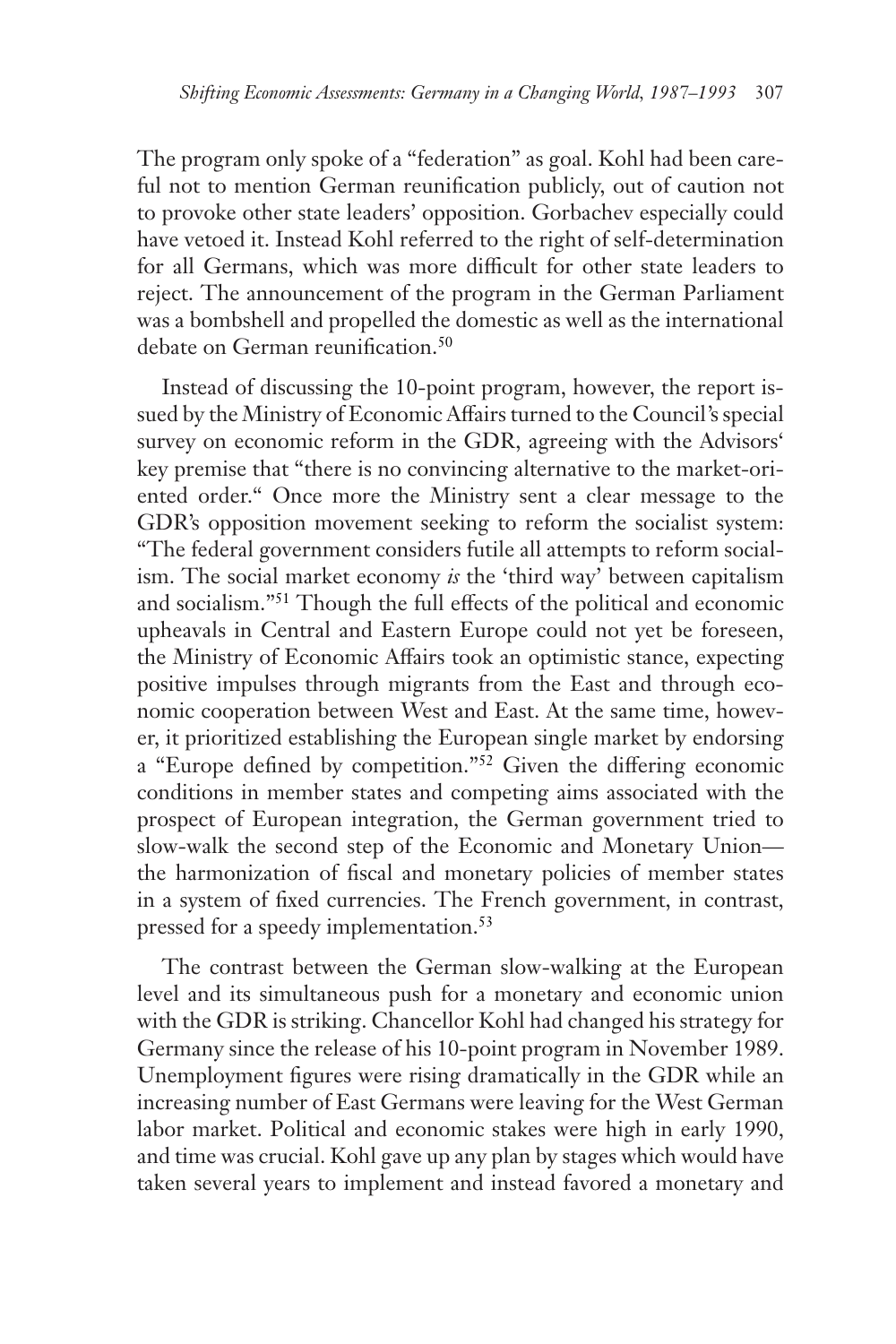economic union with the GDR in the near future. Intensive preparations for such a union were under way in the Ministry of Finance under Minister Waigel. In a letter from February 7, Waigel substantiated the government's decision to members of the Christian Democratic Union and the Christian Social Union in the German Bundestag:

The daily increasing loss of confidence of our compatriots in economic reform in the GDR makes it necessary to present perspectives for the period after the election. For this reason, the federal government has agreed to negotiate with the GDR over a monetary union.<sup>54</sup>

Chancellor Kohl pursued several goals with his offer to the GDR: end the exodus of East Germans from the failing economic and political system by addressing their hopes and expectations, have his party's ally, the Alliance for Germany, win the first free general election in the GDR in March, and secure German reunification. It was one of the riskiest decisions Kohl ever took.<sup>55</sup> "I was well aware that a quick introduction of the Deutschmark in the GDR would entail economic risks," Kohl wrote in his memoirs. "Above all, it was politically imperative." The offer of the Deutschmark was meant as a "persuasive signal" for East Germans that living standards would improve soon and that there was no need to resettle.<sup>56</sup> Chancellor Kohl, Finance Minister Waigel and their economic advisors in the Ministry of Finance and the Ministry of Economic Affairs overestimated the East German economy's potential to evolve into a functioning market economy within only two or three years, and they overestimated business investment from West Germany. They were not the only ones. The German Institute for Economic Research also grossly overrated East German productivity, which was in large part due to unreliable and misleading data from the socialist regime.57 Kohl particularly was under the misapprehension that another economic miracle was possible, like the one the Federal Republic had experienced after the currency reform of 1948, and he kept musing aloud about "blossoming landscapes" in East Germany.<sup>58</sup>

On February 7, 1990 the Cabinet decided to propose to the GDR that it enter into a monetary and economic union with the Federal Republic. The offer was fiercely opposed by economics departments, economic research institutes, and the Council of Economic Advisors, and their concerns were broadly disseminated by the press.<sup>59</sup> On February 9, the Chairman of the Council took the extraordinary step of sending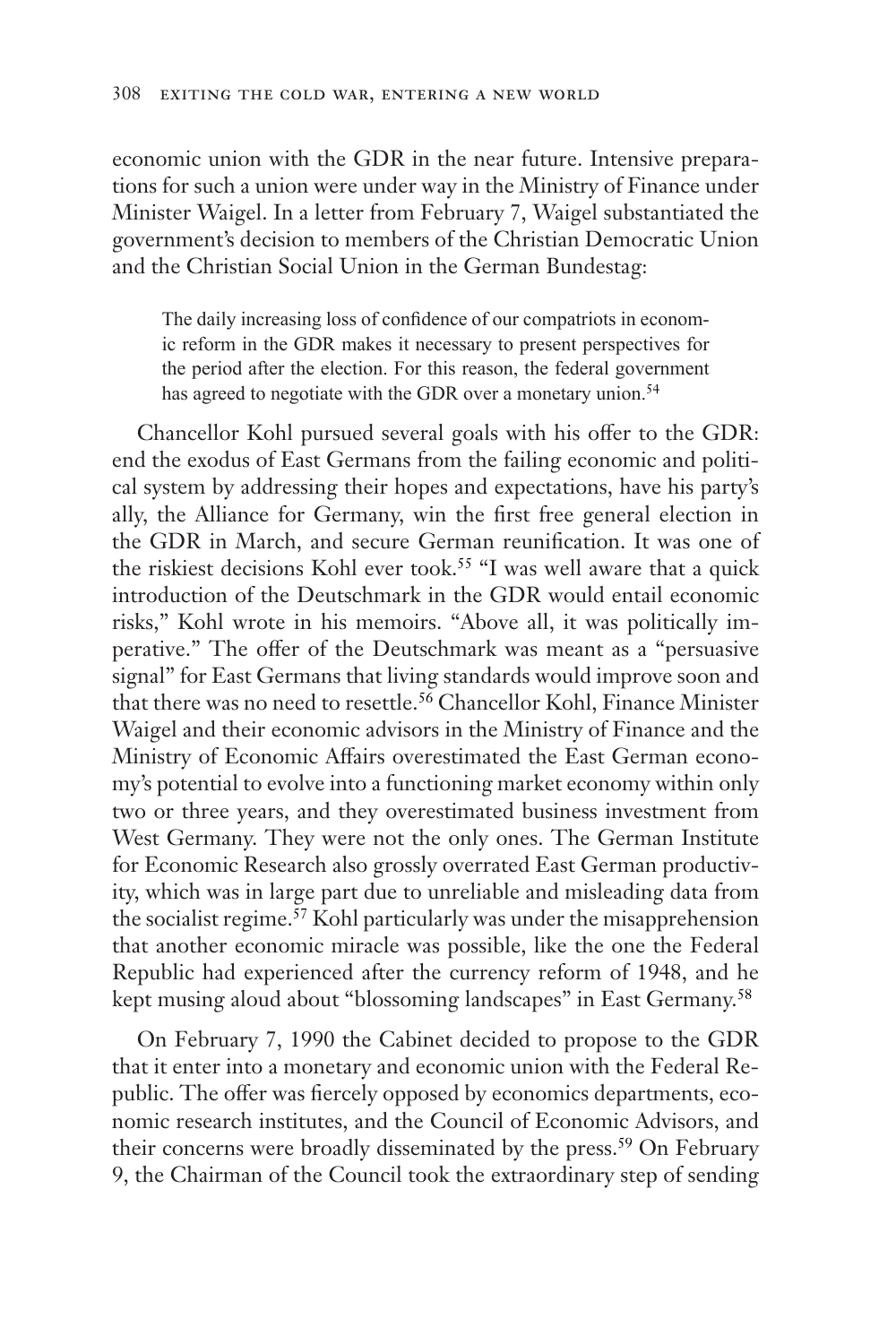a letter to Chancellor Kohl, urging him to insist on economic reform in the GDR and to postpone monetary union. The letter has become famous for its precise prognosis of the damaging economic effects of the subsequent union:

We believe that the swift implementation of monetary union is the wrong way to stop the flow of resettlers. ... The single currency will suddenly make clear the difference in income, demands for a correction will not be long in coming and will be difficult to dismiss. Nominal wages will then increase beyond the increase in productivity. This is to the detriment of the GDR as a location for production, and the urgently needed influx of capital from the West will not be available. ... The pressure on the Federal Republic would increase to reduce the income gap (wages and pensions) by a 'financial compensation' in favor of the GDR. Public budgets would face huge burdens. ... It cannot be denied that the hopes that are attached to the monetary union—and which are deliberately reinforced by it—will be disappointed. However, if the disillusionment goes on, the flow of resettlers will increase even more. ... Emigration from the GDR can only be prevented by giving people a credible perspective for a speedy and sustainable improvement in their living standards. The basic prerequisite for this is the fundamental transformation of the economic system of the GDR into a market-based order.

Kohl had hoped for more support from economists, business, and labor unions, he admitted, but at least the "storm of protest" abated during the following weeks.<sup>60</sup>

On October 3, 1990 German unity was celebrated. When the Council of Economic Advisors finally had an opportunity to address urgent economic issues in detail, it did not hold back on its criticism. In their November survey "On the path toward Germany's economic unity" the Advisors pointed to the economic problems in the former GDR and emphasized that difficult tasks lay ahead for the state, business, employees, social partners, state bureaucracy, and the new state trust (*Treuhandanstalt*). The state trust had been founded to manage the market transition of the formerly state-owned East German businesses by privatizing, reorganizing, or dissolving them.61 "The transformation of the socialist command economy of the GDR into a liberal market economy is going to be one of the major challenges of the century. It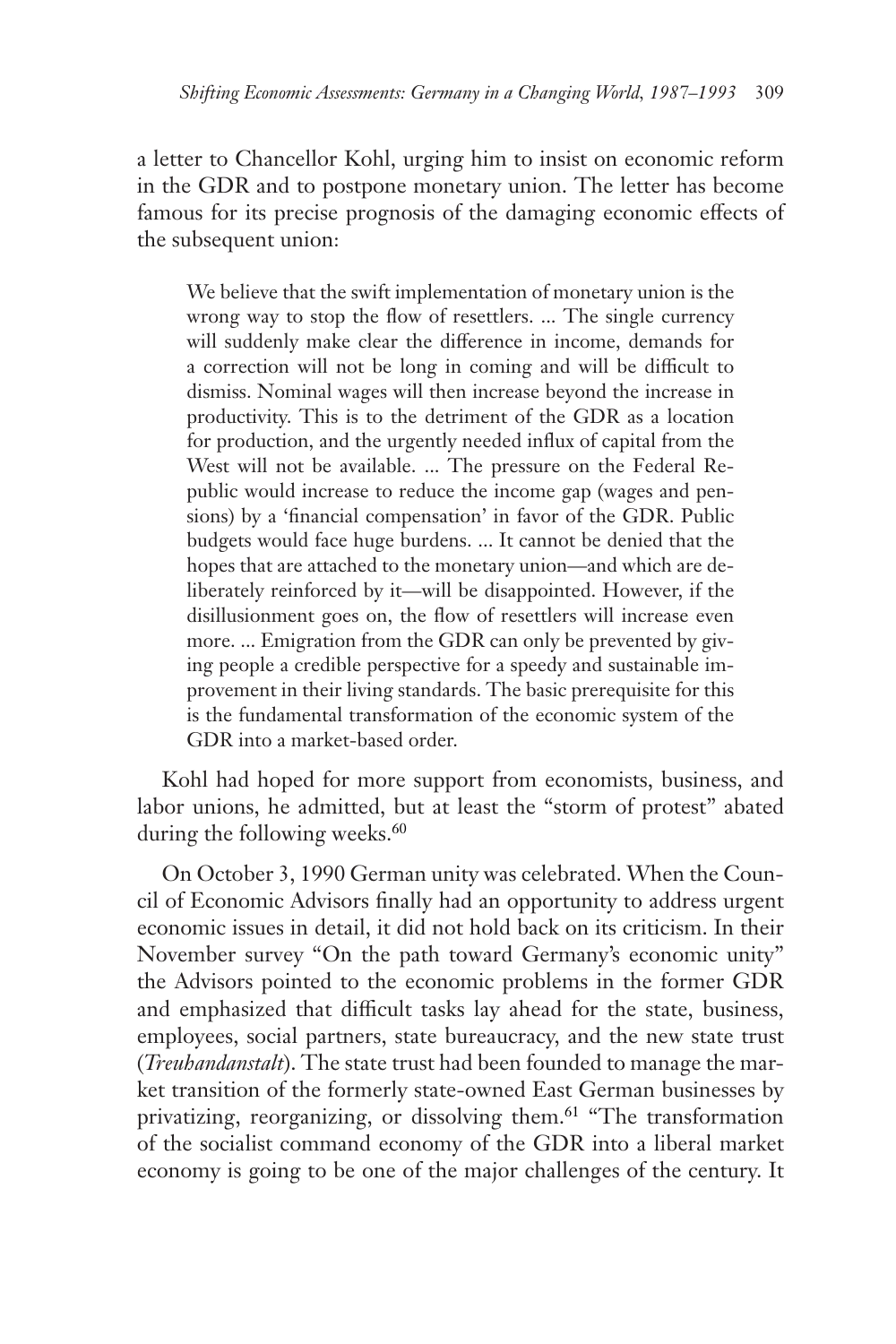will be unique, without precedent,"<sup>62</sup> the Council rightly stated. Citizens and businesses were to expect great difficulties during the transition period. It did not depend on public funding how quickly living standards in the East would approach those in the West, the Council insisted, but on private investment. Out of concern that the completion of the European internal market might be drowned into the shadows, the economists stressed how primordially important the single market was for the future of the German economy, arguing that the European Community's internal market initiative was a major cause for Europe's economic revival after a period of "eurosclerosis" in the early 1980s.<sup>63</sup> Many European industrial countries had expanded their production levels, whereas growth in the United States, the UK and Canada had nearly stagnated. People in Eastern Europe put high hopes in their countries' integration with world trade. "For the global economy as a whole, a market-oriented readjustment in these countries, and their integration in the international division of labor, will ultimately bring greater wealth," the Council stated.<sup>64</sup> But it issued a warning that those hopes were far from being fulfilled.

Again and again the Advisors argued that the economic transformations would take time and were extremely difficult to implement, while unprofitable production would be closed down very quickly under market conditions. This basic dilemma was especially true for East Germany. With a critical undertone on how German unity had been put into practice, the survey emphasized the huge wealth gap between East and West Germany. The Economic and Monetary Union, implemented without a transition period, had laid open a nearly total lack of competitiveness of the East German economy. Since the introduction of the Deutschmark, production in East Germany had shrunk by a third, privatizations and new businesses had merely started, and Western investors turned to East Germany with hesitation. Those who profited most from the Monetary and Economic Union were West German companies, because they thrived on East German demand.<sup>65</sup>

Given these huge differences between East and West Germany and the lack of reliable data on the East German economy, the Council decided against taking an overall view of the German economy and instead dealt with two separate, highly unequal, but increasingly connected economies.66 The sages painted a gloomy picture of the ruinous state of the East German economy, which was even worse than antici-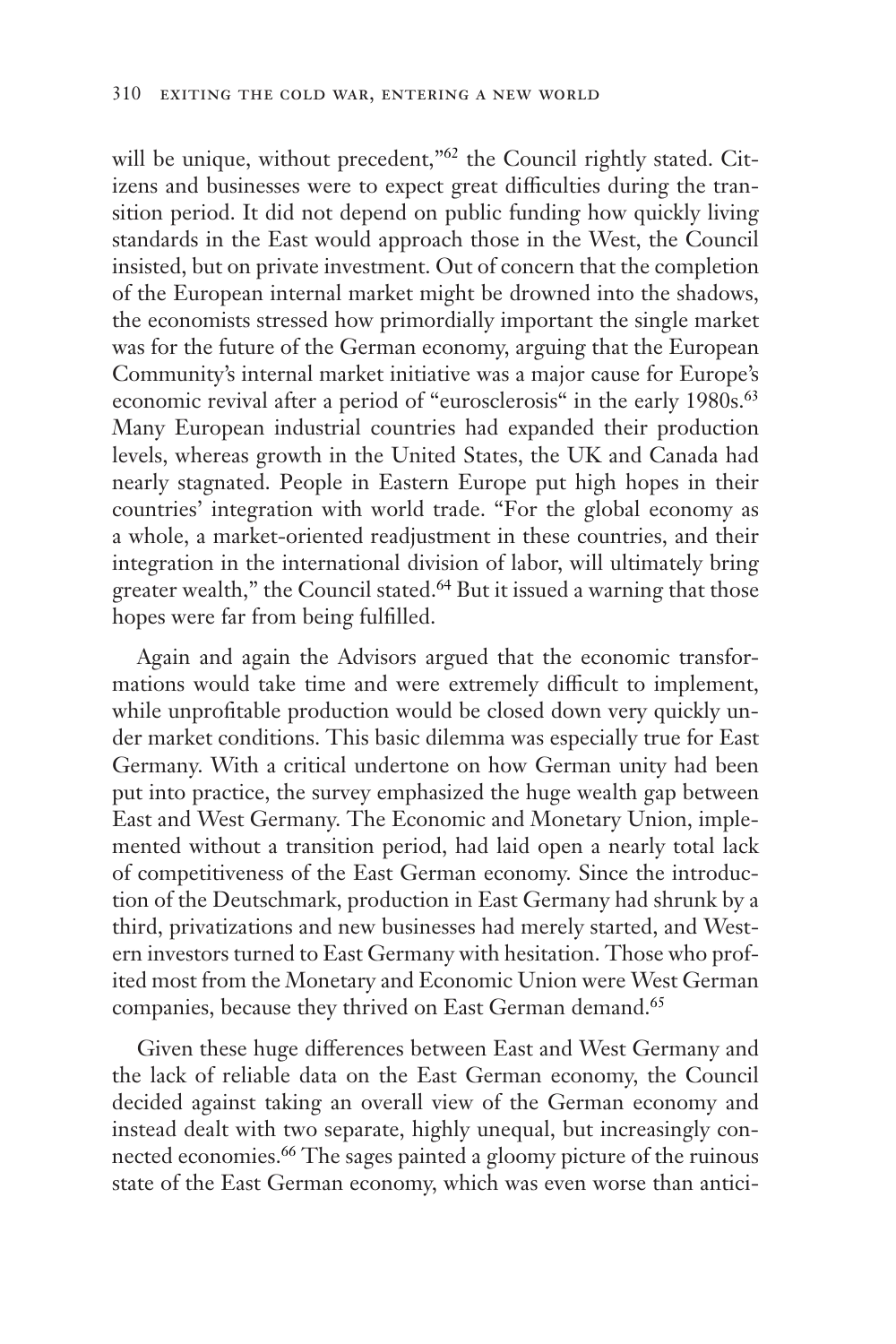pated. This negative assessment stood in sharp contrast to their praise of the West German economy, which had grown by 4% in 1990. The economists lashed out at the government's presumably irresponsible fiscal policies, especially the accelerating budget deficit. For 1991, they predicted an ever more divided path for the two German economies: one would continue to rise, while the other had yet to reach its low point, presumably by the middle of the following year.<sup>67</sup>

The Kohl government's endeavor to make a socialist command economy adopt the Deutschmark and the regulative system of the Federal Republic without a longer transition period was a daunting, unprecedented, and large-scale experiment. Politically, it paved the way for electoral wins for the Conservatives and for German unity. Economically, the sudden introduction of the Deutschmark and the exchange rate of 1:1 for wages and salaries exposed uncompetitive East German industry to West German and international competition at a time when their former trade with Central and Eastern Europe literally collapsed. The Monetary Union had the effect of a shock therapy for East German industry, while giving a temporary boost to companies from West Germany, thus widening the economic gap between the two parts of the country.68

### **German Economies Drifting Apart: "Reunification Crisis"**

The hopes and expectations underpinning the Kohl government's optimistic stance on East Germany and its economy were dampened in 1991. With ever more companies shutting down and unemployment numbers on a steep rise, it became evident that the productivity level in the GDR had been much lower than estimated, private investment from West Germany was far more difficult to attract than anticipated, in spite of a wide range of government incentives, and the state trust's task to privatize, reorganize or dissolve formerly state-owned companies cost a fortune instead of making profits. East Germany fell into a weary state of what soon became a veritable "reunification crisis." To make matters worse, Western industrialized countries, especially the United States and the UK, slipped into recession.<sup>69</sup>

In its first annual economic report after German reunification, the Kohl government in March 1991 stated as his highest priority to pro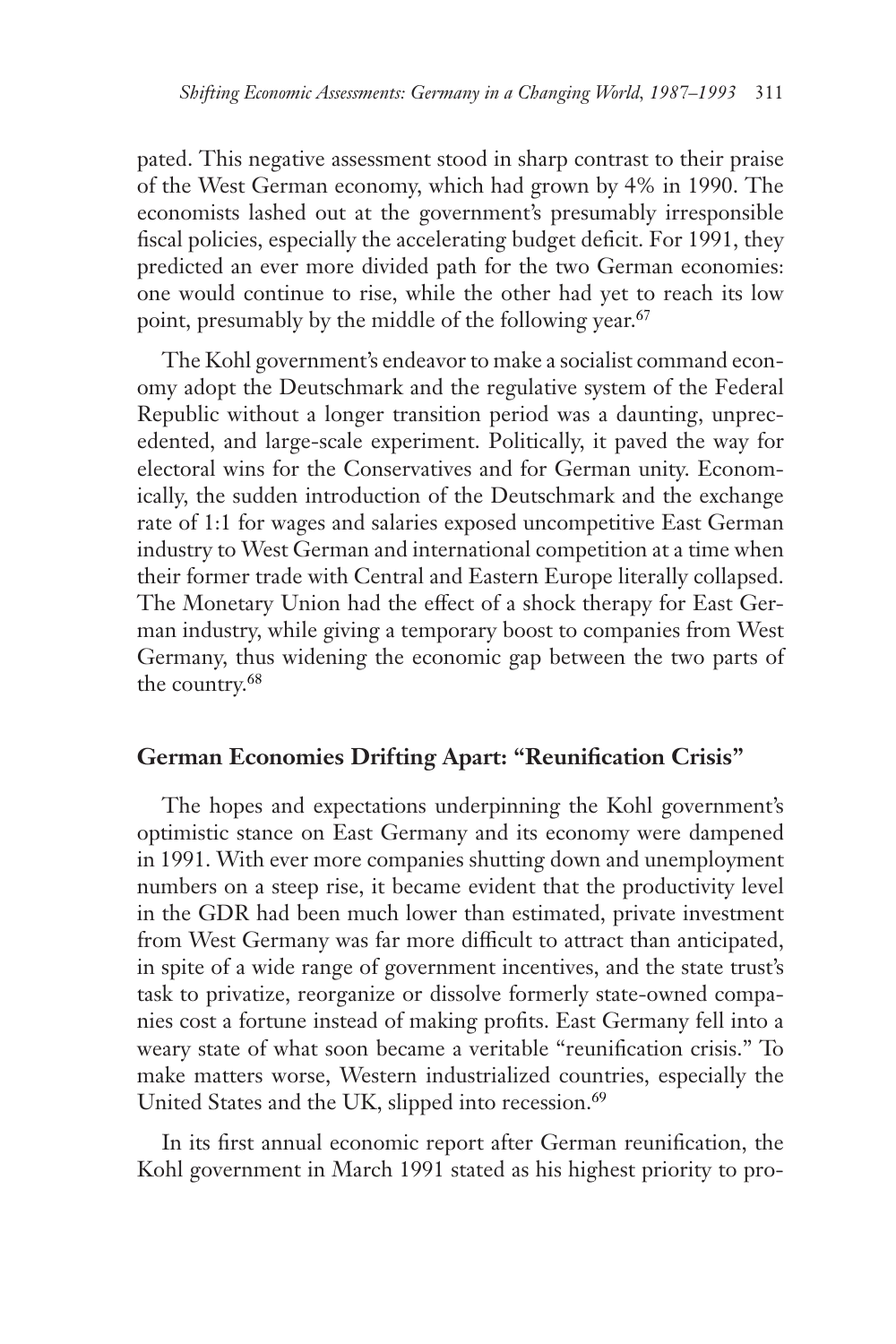cure equal living standards in Germany. In order to achieve this goal, "a rapid catching-up process" in East Germany was needed. "There is no historical model for this task; never before has a country tried to turn a socialist command economy into a social market economy."70 Moreover, the Federal Republic faced increasing international challenges: to complete the European internal market, simultaneously realize the Monetary and the Political Union in Europe and make it "a real stability Community,"71 successfully finish the Uruguay Round within the GATT, contribute to the Gulf War and reconstruction in the Gulf region, and give economic aid to countries in Central and Eastern Europe. These challenges, the report went on, could only be met if the performance of the German economy was further enhanced. In early 1991 there was good reason for optimism in this regard. Gross domestic product in West Germany had risen by 4.6% in 1990—the strongest growth rate next to Japan's during the Federal Republic's ninth year of consecutive growth—and employment numbers were reminiscent of the miraculous 1950s.

In East Germany, however, things looked bleak. Key for economic recovery was private and public investment, which the government tried to stimulate by a wide range of measures. But unsettled property rights, a non-existent modern bureaucracy and an outdated infrastructure constituted major obstacles.72 The government also issued a warning against wage increases that outpaced productivity levels in East Germany—in vain.73 One thing was certain: it would take time for investment to become effective. In order to bridge the intervening period, the government set up a *Gemeinschaftswerk Aufschwung Ost*, a solidarity package of 24 billion Deutschmark for East Germany in 1991/92 to stimulate investment and secure employment. It came in addition to the "Fund 'German Unity'" established in 1990. The Fund initially foresaw 115 billion Deutschmark until 1994, but in 1991 alone it had to provide more than 100 billion for the new *Länder* and communities.74 "German unity also means financial solidarity," the government report appealed to West Germans, just as it appealed to "Western solidarity" for reform efforts in Central and Eastern Europe.75 As the crisis in East Germany was unfolding, the political pressure on the government rose dramatically to change course in economic policy and intensify state intervention in the East German economy.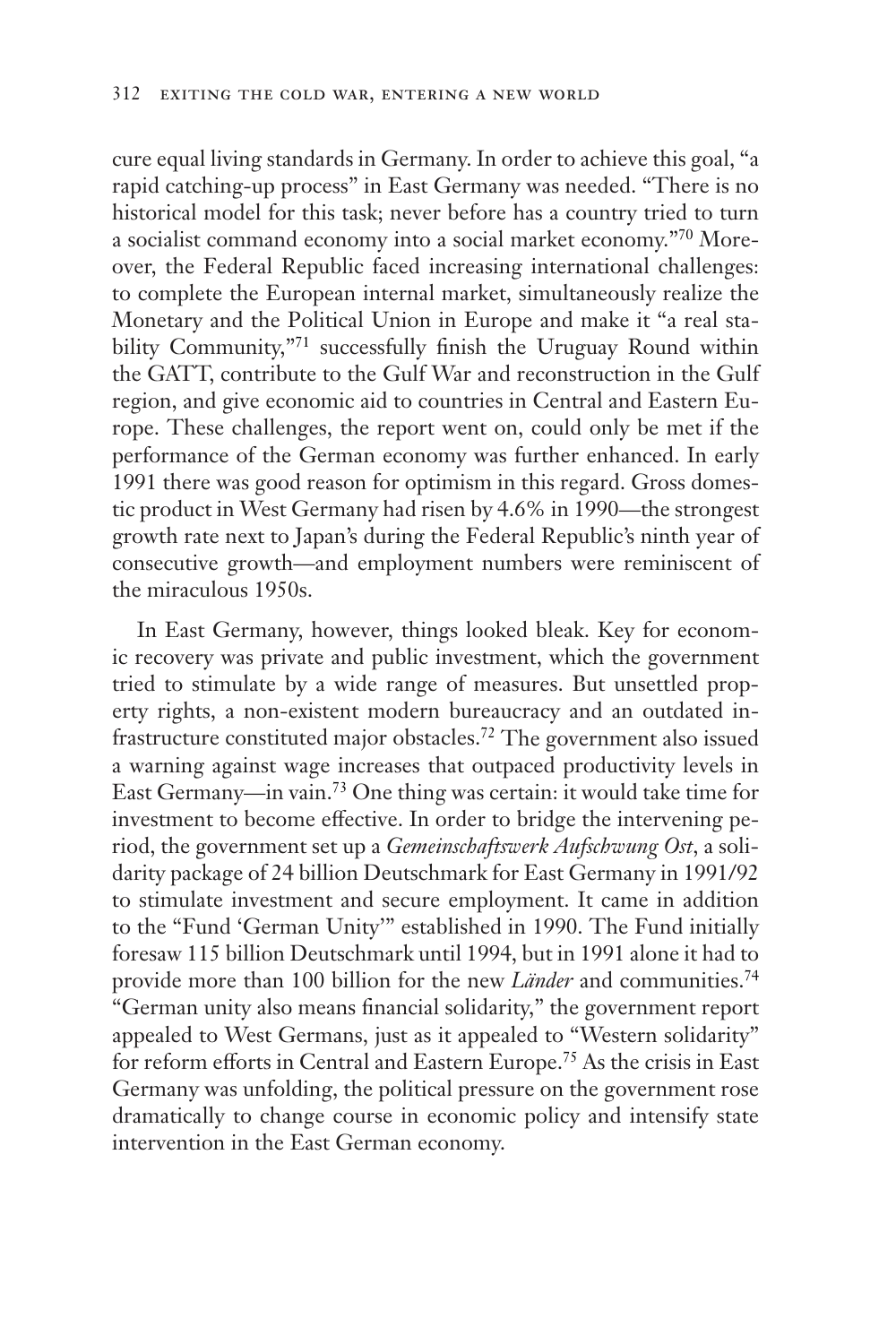Alarmed that the government might depart any further from a market-oriented approach, the Council of Economic Advisors in April issued another Special Survey on economic policy for East Germany. "The crisis of adaptation of the East German economy has brought a total change of mood and expectations. The euphoria tied to the Economic, Monetary and Social Union has vanished; in their place are uncertainty, anxiety and bitterness." While most people were shocked in face of the sudden breakdown of production and employment, the sages felt vindicated in their dire predictions. They still had not digested Kohl's decision for a monetary and economic union with the GDR and the backlash it had conjured not only in East Germany, but to their great dismay also in West Germany. Targeting Kohl's promise of "blossoming landscapes," they insisted that it was "absolutely impossible to convert a socialist economy into a flourishing market economy within only a couple of months." In reference to their own letter to the chancellor from February 1990, they argued that the economic downturn came by no means as a surprise, "there could be differing assessments only about the extent and the duration of the downturn."76 Four decades of socialist mismanagement were to blame, not the newly introduced market economy which needed "much time" to develop, they told an impatient German public.77 As far as medium-term growth prospects in East Germany were concerned, though, the Advisors considered them to be "good" and were convinced that the breakdown of the East German economy would not lead to a lasting structural crisis, as some public voices suggested. Therefore, the Advisors saw no need for hasty steps in economic policy. There were "no alternatives to a market-oriented solution," which meant either successfully privatizing companies or closing them down. Affected people were worthy of state protection, not unprofitable jobs and companies. Any policy of conserving them, either by the state or by the state trust, was a horror to the Council.78

Though the economy in Western industrialized countries cooled down markedly in 1991, the Council of Economic Advisors did not suspect a recession. The recent slowdown of the West German economy did not cause them much trouble either. Rather, the sages and the Kohl government expected a 2.5% growth rate in OECD countries, headed by the United States, Canada, and the UK.79 In order to get a better picture of the situation in East Germany, the Advisors under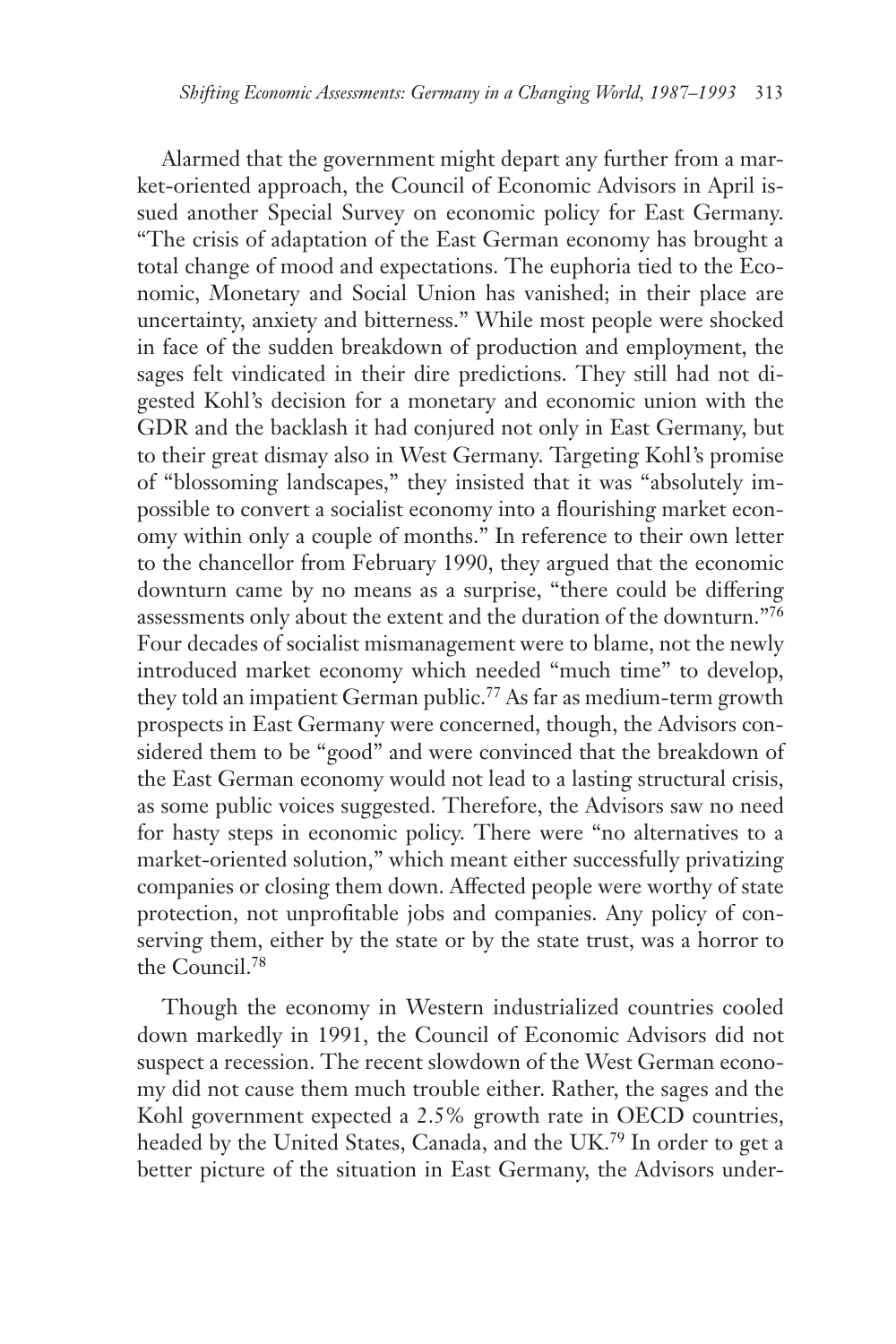took an information tour in the summer of 1991. They saw economic development in the new *Länder* "still characterized by the collapse of existing economic structures," and the same was true for Eastern Europe as a whole. Poland, Hungary and Czechoslovakia had made some progress in their reform efforts and fared better than the rest of Central and Eastern Europe, but even in those three countries economic expectations were disappointed. Within a year, employment in East Germany had shrunk by 1.4 million and by almost 3 million since 1989, further boosting the West German labor force. Production levels had sunk to mere 6.7% of West German production, and productivity was less than a third from productivity in West Germany.80 At the same time, per-capita public spending had already reached 91.5% of West German states' and communities' spending. For the first time since 1983, Germany had recorded a negative balance of current account and had turned into a capital importer. The sages, however, did not ring the alarm bell as they expected the huge gap in economic performance between East and West Germany to shrink, due to heavy investment by the state and West German businesses.<sup>81</sup> Again they were proven wrong.

 Any prognosis of how reunited Germany would fare economically was highly speculative at that point. The Ministry of Economic Affairs in early 1992 clearly struggled to come up with rough growth estimates, projecting a growth rate of 1–2% for West Germany and of 5–15% for East Germany. The risk of all growth projections, the report stated, was that they were based on several assumptions: world trade would boost West German exports—the "linchpin" of the German economy, as the Council of Economic Advisors put it; the West German economy would regain former growth rates, and growth in other Western industrialized countries would also rebound.82 Those optimistic assumptions—and the corresponding growth projections—were disappointed. Western industrialized countries continued to suffer from sluggish growth, and once the reunification boom had evaporated, negative effects started closing in on the West German economy. Labor costs and nonwage labor costs had gone up because of excessive wage settlements and higher social security contributions that were used to co-finance German unity, demand from other European countries shrank, and the ongoing appreciation of the Deutschmark put an additional price tag on German exports. All of a sudden, the West German economy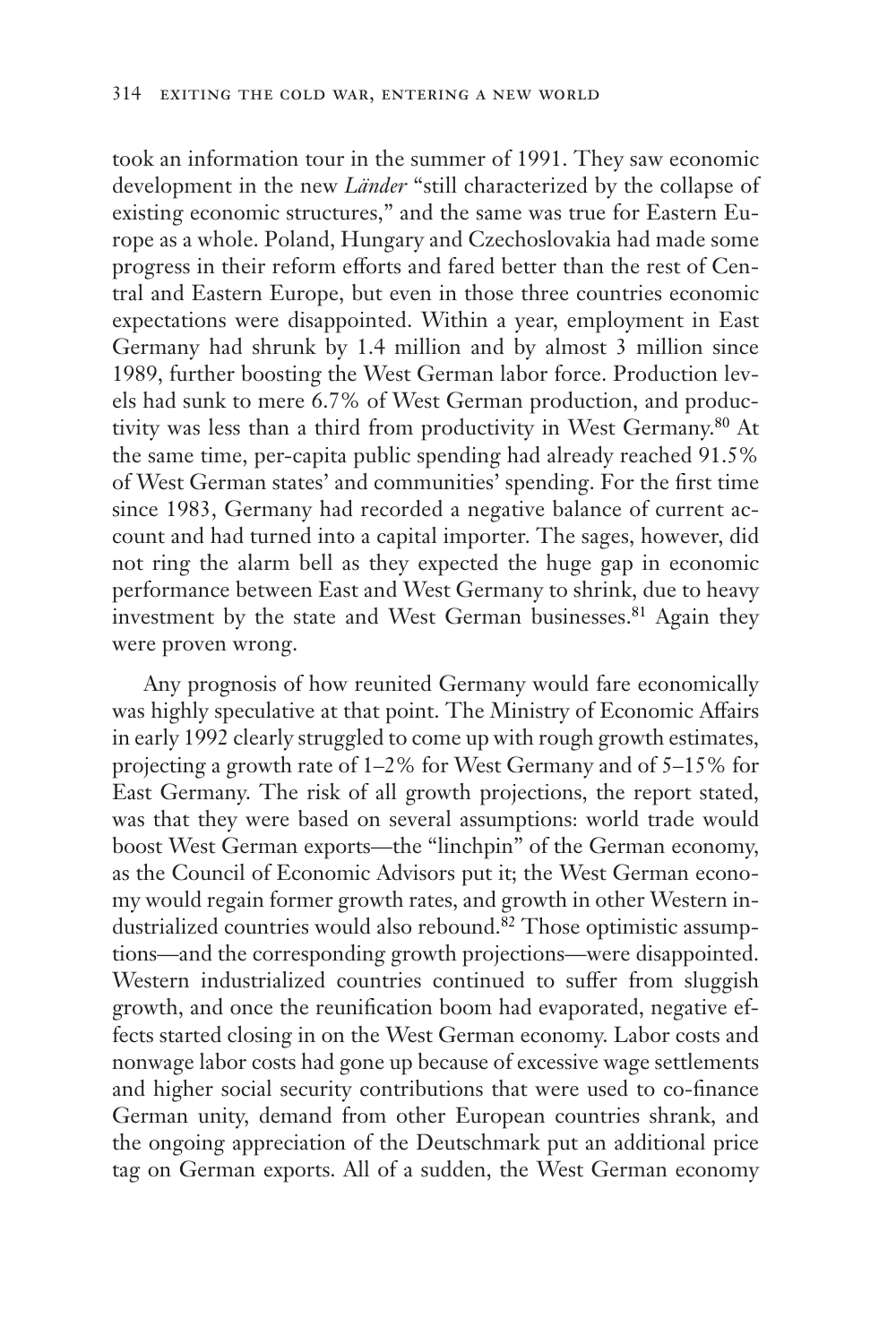stagnated, and then, "against almost all prognoses" as the Council of Economic Advisors wearily stated, even contracted.<sup>83</sup>

In 1992 and 1993, German economic policy faced a serious dilemma: on the one hand, huge public and private financial transfers were necessary to spur growth in East Germany and to pay for active employment policy in order to keep East German unemployment numbers in check (employment shrunk by 3.5 million [35%] between 1989 and 1993); on the other, the struggling West German economy also needed more investment. The underlying problem in each economy was very different: the West German economy was considered sound, but it suffered from a cyclical lack of demand from other countries, above all from the European Community, where 75% of German exports went. In contrast, the East German economy was utterly uncompetitive (unit labor costs in 1993 were 62.5% higher than in West Germany), and it suffered from a severe structural problem of supply. To make things worse, a heated public debate erupted on the costs of German unity and how to distribute burdens, as taxes, social insurance contributions and public debt were on the rise. Germans began to wonder if economic policy was not up to the task of simultaneously consolidating state finances and securing Germany's economic integration. Uncertainty further fueled a pessimistic economic climate. The Council of Economic Advisors held the view that the state had to lead the way and consolidate its finances. Once again the economists tied national economic policy to European policy, arguing that if Germany wanted the European Community to be based on financial stability and economic competition, the Federal Republic had to prove "that it was able to fix its own house."84 This seemed less and less the case.

German proponents of a market-oriented economic policy were fighting a two-front battle: they tried to make sure that the Kohl government neither yielded to demands for state intervention and subsidies for failing industries in East Germany, nor to any economic *dirigisme* in the European Community. In the run-up to the Maastricht Treaty, signed in February 1992, a controversy over industrial policy took place, with the French and the German governments on opposing sites: French *dirigisme* in industrial policy clashed with a supply-side approach favored by the Germans. As internal records from the Ministry of Economic Affairs show, the specter of a state-led, active industrial policy "à la française" becoming part of the Maastricht Treaty was haunting Ger-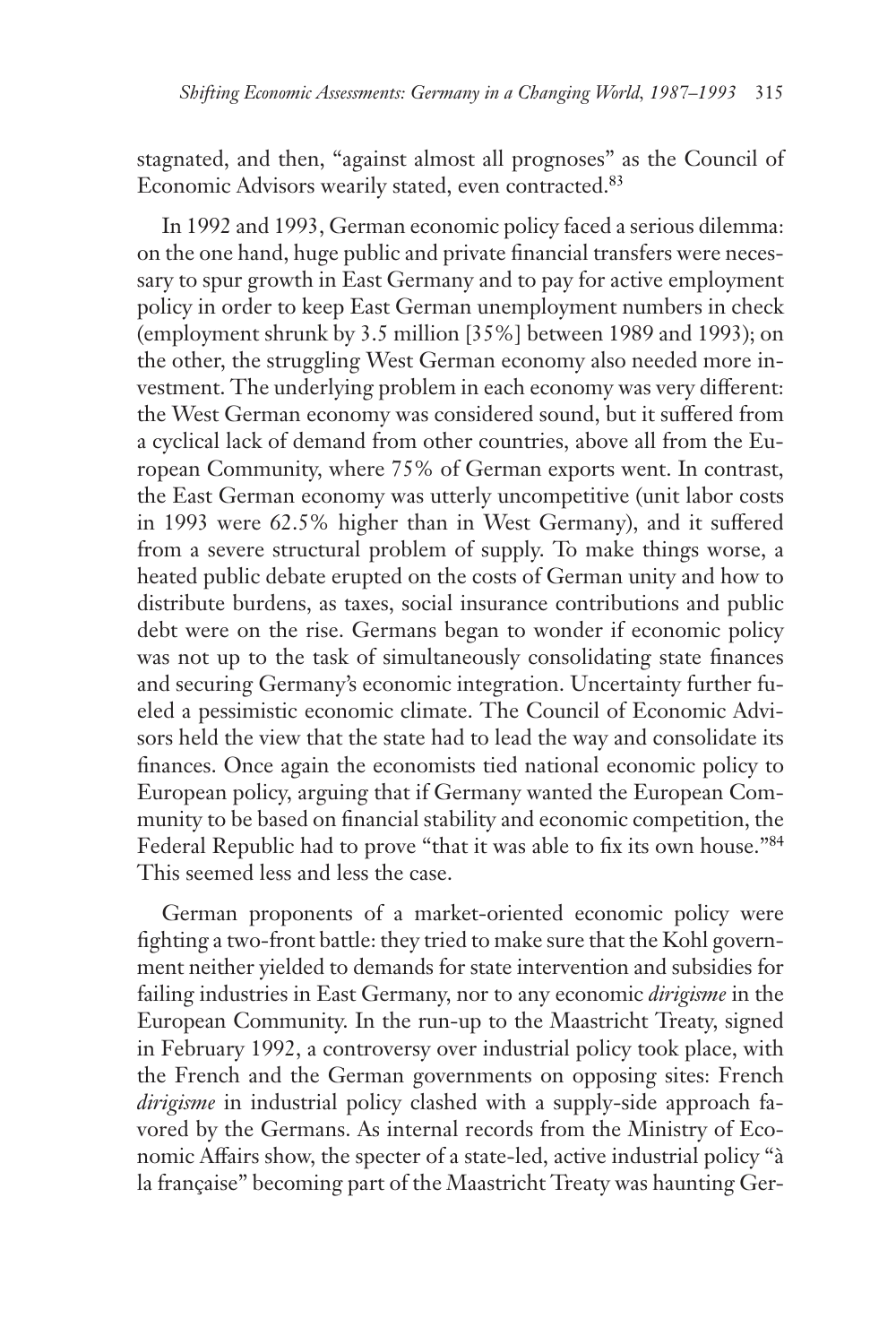man officials and economists alike. The dispute was solved by a compromise which alarmed German advocates of supply-side politics.<sup>85</sup>

Germany was not alone in grappling with contradictory requirements in economic policy. Some Western European countries, facing difficulties to meet the convergence criteria (fiscal and monetary stability) for entering the European Economic and Monetary Union, raised taxes and cut expenditure instead of stimulating their economies. Thus the economic downturn got even worse. One of the main problems, according to the Council of Economic Advisors, was uncertainty: uncertainty about economic policy in Germany and in Europe, about European integration, and the GATT deliberations which had been dragging on for six years already. The economic reform process in Central and Eastern Europe posed major problems, but the transformation crisis of the Commonwealth of Independent States and particularly Russia was even worse. The collapse of the Russian market again exacerbated the breakdown of East German industry.86

"For the German economy, 1993 was not a good year," the Council conceded in November 1993. It was a year of disillusionment. The unexpected had become reality: the West German economy had slid into a deep recession, similarly to the one during the early 1980s. Unemployment rose, production and exports shrank, and business investment plummeted. Germany's dependence on exports to Western Europe had turned into a liability as those economies had not yet recovered. All prognoses, including those from international organizations, about Germany and Western Europe had erred again. At hindsight it became clear to the Council that West German growth since 1990 had not been a sign of competitiveness. Rather, the economy had been overheated and fueled by state-induced demand from German unity. The reunification boom had obscured structural weaknesses in the West German economy, which the recession then laid open. This constituted a major reassessment of the German economy. It dawned on economists, politicians, and the broader public that Germany as a whole might be losing its competitive edge, both within the recently established European single market and around the globe.<sup>87</sup>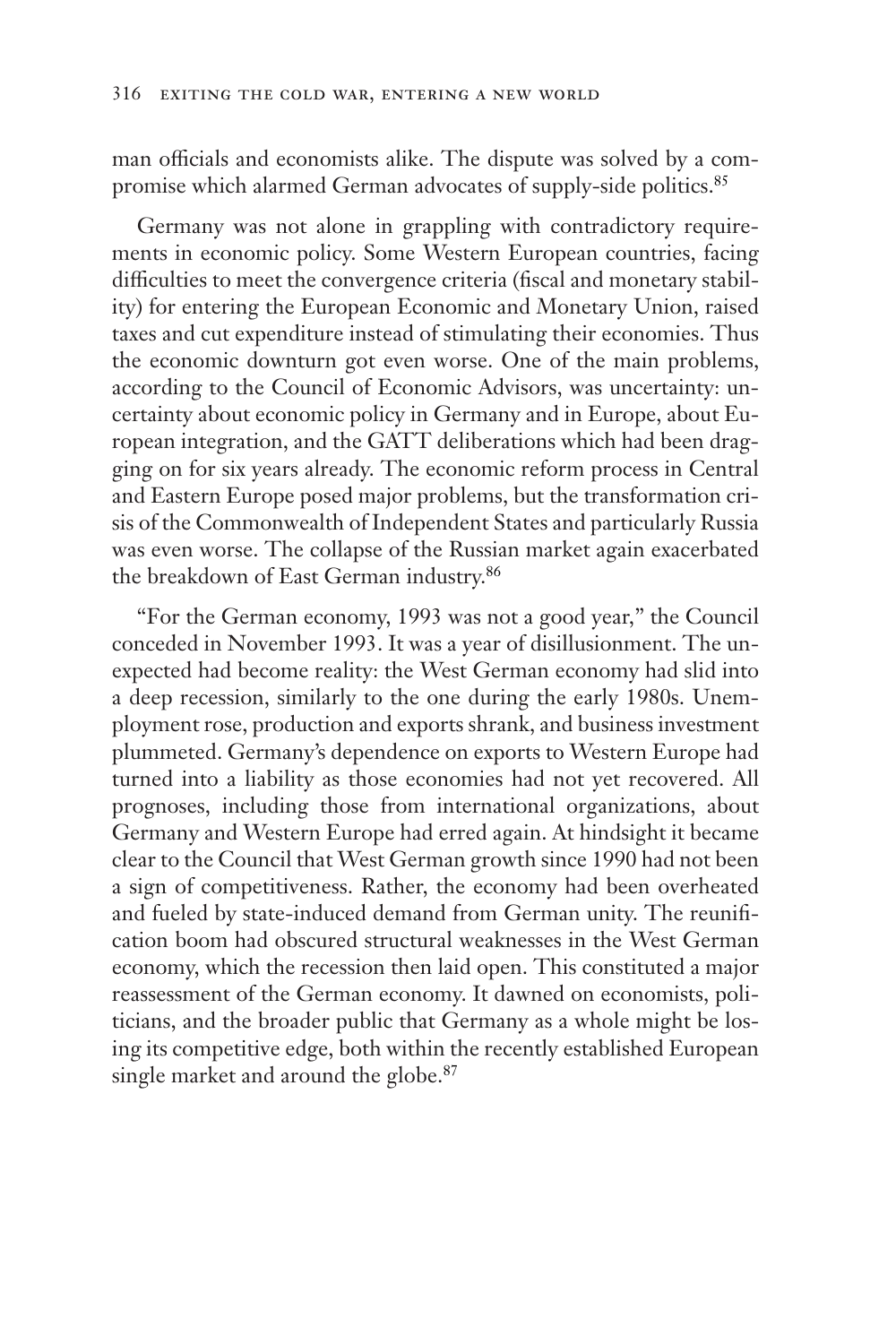#### **Conclusion**

The aim of this chapter was to dissect how leading German economists and the federal government under Chancellor Helmut Kohl, particularly the Ministry of Economic Affairs, assessed Germany's economic prospects against the backdrop of a radically shifting national, European, and global framework in the late 1980s and early 1990s.

A consideration of the historical development confirmed my initial hypothesis that the costs of German unification replaced the growth optimism of the 1980s with disillusionment. During the 1980s, West Germany's steady economic growth and strong export were nearly being taken for granted. Assessments by economic advisors and the federal government were similar to one another, except that the advisors demanded stricter supply-side politics and warned of subsidies for failing industries while the government claimed economic successes for itself. The global economic situation further fueled a positive economic outlook.

Against this backdrop, Chancellor Helmut Kohl's belief, in 1990, that West Germany could afford to pay for German unification is hardly surprising. In fact, that year became the political and economic apotheosis of the German government. Kohl's offer in February that the GDR could enter into an economic and monetary union with West Germany (which would lay the foundation for German unification) was met with stiff resistance from the Council of Economic Advisors. Their urgent warnings of the economic risks involved in this decision would be proven correct. Unification produced the effects they had predicted. Unification was a shock therapy for East Germany, similar to neoliberal reforms in other formerly socialist states in Central and Eastern Europe.88 The sages were also correct in emphasizing the government's contradictory stance on economic policy in Germany and in the European Community: while the Kohl government insisted that EC member countries or those applying for membership meet financial stability criteria, it did not insist that economic reform precede German monetary union. The two perspectives that fed the controversy over German unification, an economic supply-side rationale vs. the political goal of national unity, proved to be incompatible. In the end, Kohl's political vision of reunified Germany prevailed over economic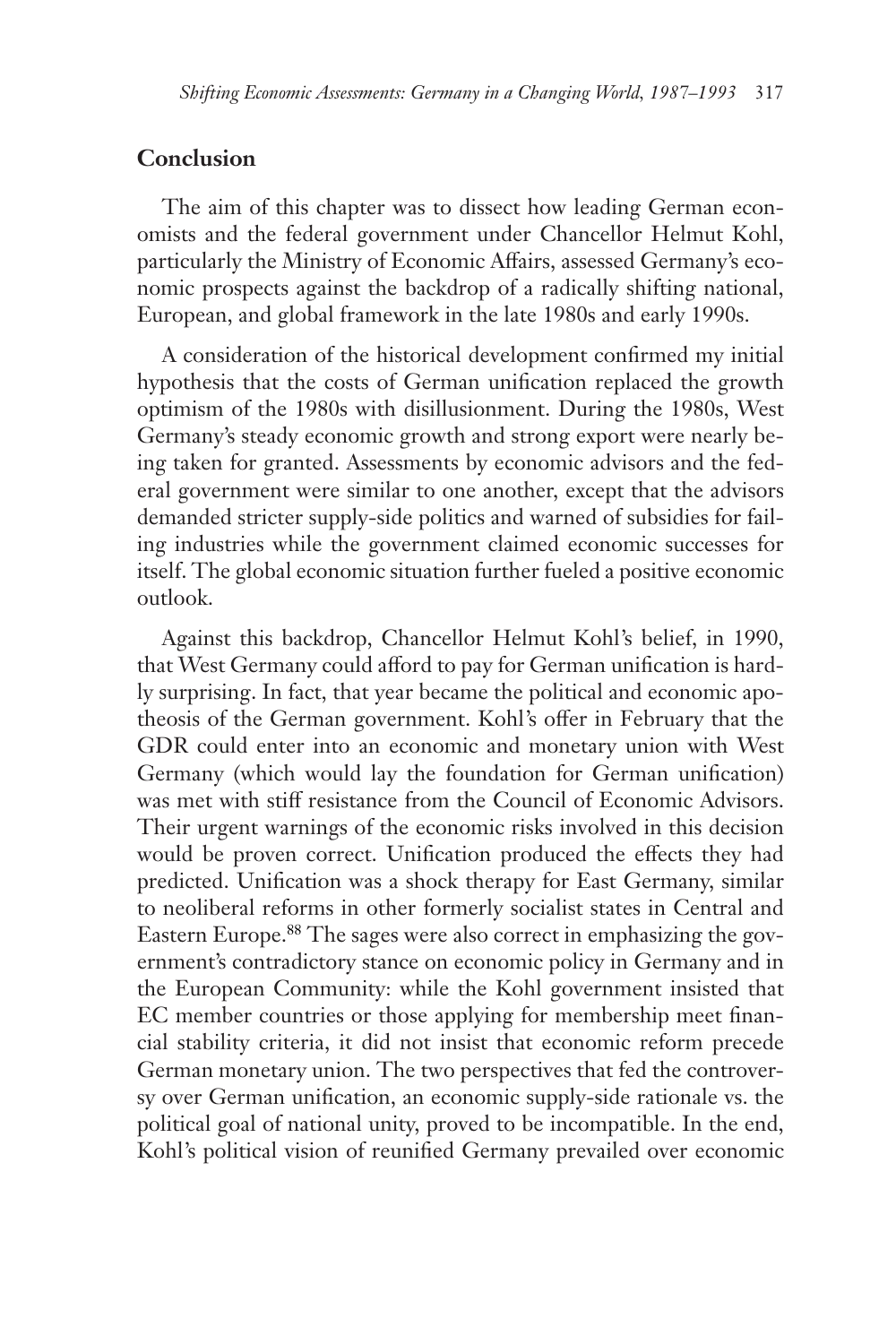concerns. But the two different perspectives have continued to shape the debate since then.

Post-reunification reports and forecasts by the Council as well as the Ministry of Economic Affairs did not conceive of *one* German economy, but of two separated ones, with a massive performance gap between them. While the government's goal was to close that gap as fast as possible, it actually widened before it began to close. The economic advisors struggled to conceptualize the East German economy as a genuine part of the new, reunified Germany, and to develop a positive attitude towards it. The Council considered East German industry a West German liability for years to come. They also feared that massive state subsidies and transfer payments to East Germany could become a model and that the federal government would budge from its supply-side approach, which they considered to be the key formula for self-sustaining growth.

The tides began to shift in 1991 when East Germany underwent a severe transformation crisis. The near total collapse of East German industry and its trade relationships with Eastern Europe and the (former) Soviet Union as well as the rapid rise of unemployment figures did not come as a surprise for the sages. But these developments were a shock for East Germans. They trigged a severe "unification crisis" and put a reality check on West Germany's initial enthusiasm for unification. Many economists and the federal government had underestimated difficulties in transforming the East German economy, on the one hand, and overestimated the strength of the West German economy, on the other.

The years 1992/93 resembled an earthquake in economic reckoning. Unexpectedly, the international recession, particularly in EC member states, lasted longer than anticipated. Massive federal support of East Germany had fueled West German growth, but then international developments caught up with the German economy. Again and again, economic advisors, the federal government, and international organizations were forced to downgrade Germany's economic outlook, abandoning their earlier optimism, which had envisioned an international, and also West German, economic recovery. For Germany, the coincidence was unfortunate indeed. The Federal Republic's economic fortunes worsened at the very moment the federal state, the individual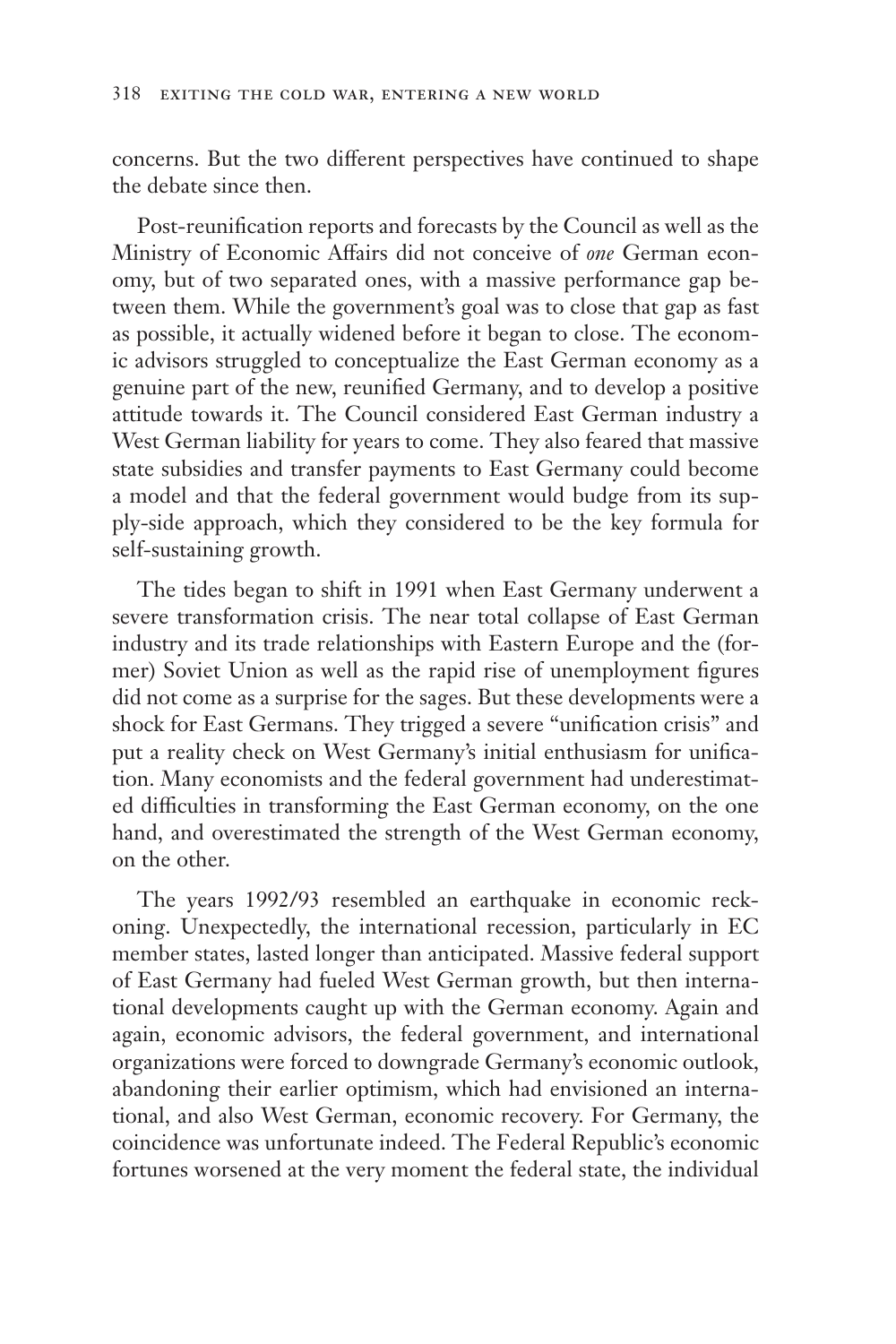German *Länder*, and municipalities continued to struggle with the costs of reunification while companies faced stiff competition from abroad and from within the new European common market.

Against this backdrop—a perfect storm of German reunification, national and European recession, and stiff global competition—public and political debates increasingly focused on what came to be identified as Germany's lack of "international competitiveness," the country's inability to attract business investment. With the collapse of command economies and communist rule in Central and Eastern Europe and with the end of the Cold War, a fundamental shift took place from competition between alliance systems to global competition *within* capitalism. It appears that the Council of Economic Advisors was slow in grasping this new reality. Possible negative effects from this shift dawned on them only when the West German economy went into recession and, so it seemed, was in danger of losing its competitive edge. For them, the end of the Cold War had not caused a cognitive dissonance between their pre-1989 experience and their post-1991 expectations. Instead, the sages insisted even more firmly on the need for supply-side politics.

Once the cost of German unity became a contentious issue in public debate, and once the West German economy began to struggle, the Kohl government became concerned that West Germany would consider East Germany a drag. The fierce controversy over the costs of reunification and the state trust showed that German unity was not a given.89 For the chancellor, it would have been risky to attribute the economic crisis to the costs of propping up East Germany. The debate about Germany's eroding competitiveness and insufficient preparation for the challenges of "globalization" shifted the conversation away from East Germany and unification towards a common, national problem. Boosted by Chancellor Kohl, parts of his government (particularly the Ministry of Economic Affairs), economists, policy consultants, business executives, and national and international media, this paradigm dominated the debate for over a decade. No longer the "poster child," the Federal Republic had become a "problem child" as national and international commentators considered the former "wonderland" the new "sick man of Europe."90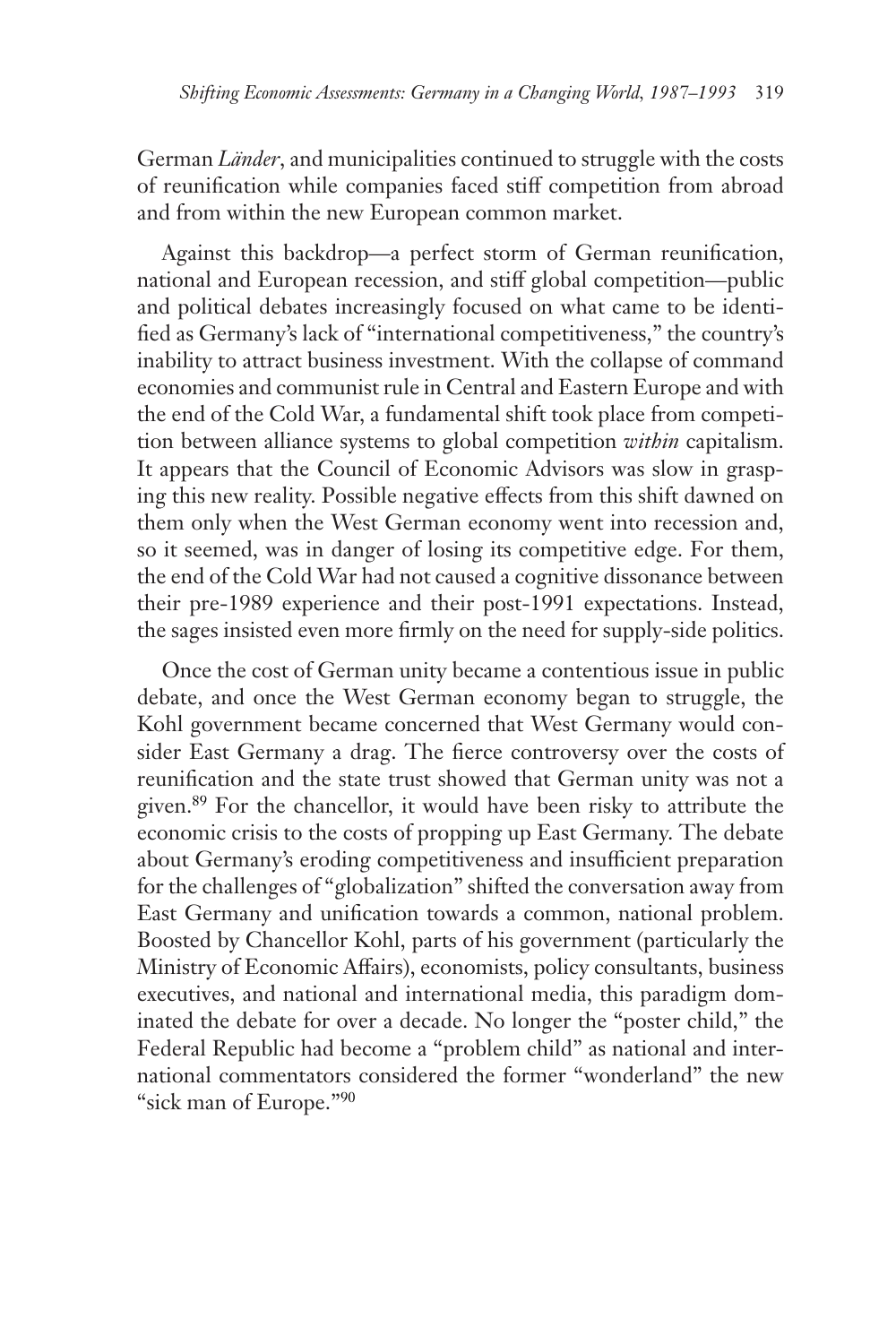#### **Notes**

1. TV Speech of German Chancellor Helmut Kohl on July 1, 1990, *Bulletin des Presse- und Informationsamts der Bundesregierung* no. 86, July 3, 1990, https://www.bundesregierung.de/breg-de/service/bulletin/der-entscheidende-schritt-auf-dem-weg-in-die-gemeinsame-zukunft-der-deutschen-fernsehansprache-des-bundeskanzlers-zum-inkrafttreten-der-waehrungsunionam-1-juli-1990-788446.

2. Claas Beckord and Peter Jurczek, "'Beleuchtete Wiesen' oder 'Blühende Landschaften?' Zum Stand der Gewerbeflächenentwicklung und -vermarktung in der Region Südwestsachsen" in *Standort – Zeitschrift für Angewandte Geographie* (2004), pp. 28-58, https://doi.org/10.1007/s00548-004-0181-5.

3. On Germany during the 1980s and 1990s see Andreas Wirsching, *Abschied vom Provisorium. Geschichte der Bundesrepublik Deutschland 1982-1990* (Munich: Deutsche Verlags-Anstalt, 2006); Klaus Schröder, *Die veränderte Republik. Deutschland nach der Wiedervereinigun*g (Munich: Bayerische Landeszentrale für politische Bildung, 2006); Jeremy Leaman, *The Political Economy of Germany under Chancellors Kohl and Schröder: Decline of the German Model?* (New York: Berghahn Books, 2009); in a longer historical perspective: Ulrich Herbert, *Geschichte Deutschlands im 20. Jahrhundert* (Munich: C.H. Beck Verlag, 2014); Eckart Conze, *Die Suche nach Sicherheit. Eine Geschichte der Bundesrepublik Deutschland von 1949 bis in die Gegenwart*, (Munich: Siedler Verlag, 2009); for a European perspective, Ivan T. Berend, *Europe since 1980* (Cambridge: Cambridge University Press, 2010); Barry Eichengreen, *The European Economy since 1945: Coordinated Capitalism and Beyond* (Princeton: Princeton University Press, 2007); Andreas Wirsching, *Der Preis der Freiheit. Geschichte Europas in unserer Zeit* (Munich: C.H. Beck Verlag, 2012).

4. Tim Schanetzky, *Die große Ernüchterung. Wirtschaftspolitik, Expertise und Gesellschaft in der Bundesrepublik 1966–1982* (Berlin: Akademie Verlag, 2007); Tim Schanetzky, "Aporien der Verwissenschaftlichung. Sachverständigenrat und wirtschaftlicher Strukturwandel in der Bundesrepublik 1974–1988," in *Archiv für Sozialgeschichte* 50 (2010), pp. 153-67.

5. For a detailed view on the decision-making process see Hanns Jürgen Küsters, "Entscheidung für die deutsche Einheit. Einführung in die Edition," in Hanns Jürgen Küsters and Daniel Hofmann (eds.), *Deutsche Einheit. Sonderedition aus den Akten des Bundeskanzleramtes 1989/90* (Dokumente zur Deutschlandpolitik (Munich: Oldenbourg Verlag, 1998), pp. 21-236. From the vast historical literature on German reunification: Andreas Rödder, *Deutschland einig Vaterland. Die Geschichte der Wiedervereinigung* (Munich: C.H. Beck Verlag, 2009); Dieter Grosser, *Das Wagnis der Währungs-, Wirtschafts- und Sozialunion. Politische Zwänge im Konflikt mit ökonomischen Regeln* [Geschichte der deutschen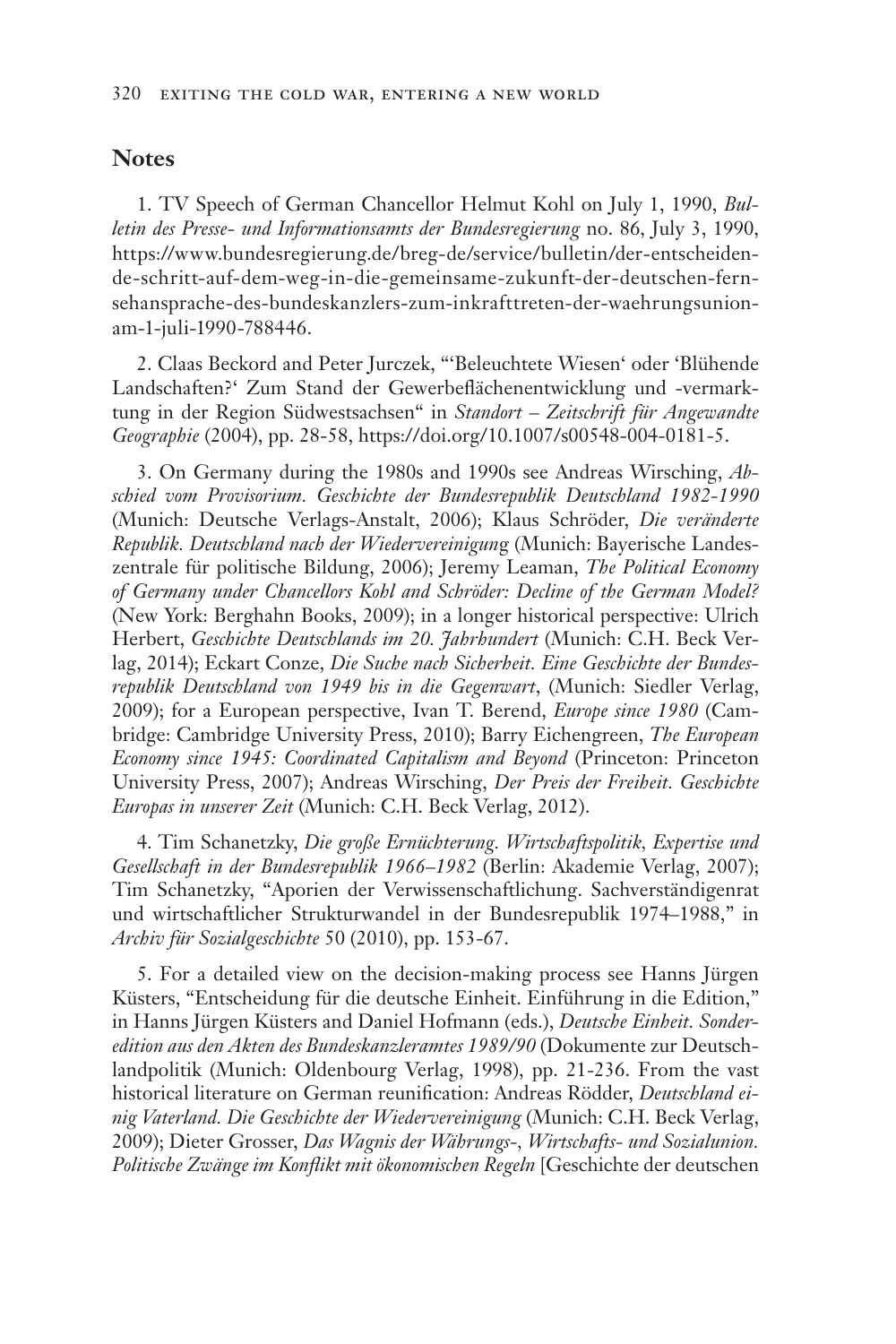Einheit] (Stuttgart: Deutsche Verlags-Anstalt, 1998); Gerhard A. Ritter, *Der Preis der deutschen Einheit. Die Wiedervereinigung und die Krise des Sozialstaates* (Munich: C.H. Beck Verlag, 2nd edition, 2007); Gerhard A. Ritter, "Die deutsche Wiedervereinigung," in *Historische Zeitschrift* 286 (2008), vol. 2, pp. 289-339; Conze, *Suche*, op. cit., pp. 689-746.

6. Grosser, *Wagnis*, op. cit., pp. 149-226.

7. Letter to the Chancellor, February 9, 1990, in Annual Survey of the Council of Economic Advisors (*Jahresgutachten des Sachverständigenrates zur Begutachtung der gesamtwirtschaftlichen Lage*), AS 1990/91 "'Towards Economic Unity in Germany,' enclosed Special Survey January 20, 1990 'Enhancing Economic Reform in the GDR: Prerequisites and Possibilities,'" November 13, 1990, appendix V. Also published in Küsters and Hofmann, *Deutsche Einheit*, no. 168, op. cit., pp. 778-81.

8. See the discussion of counterfactual alternatives in Grosser, *Wagnis*, op. cit., pp. 485-504.

9. Helmut Kohl, *Erinnerungen 1990-1994* (Munich: Droemer Verlag, 2007), 125.

10. Ritter, *Preis*, op. cit., p. 12.

11. Rödder, *Deutschland*, op. cit., pp. 226-78; Herbert, *Geschichte*, op. cit., pp. 1121-7. On Thatcher's opposition see Liviu Horowitz's article in this volume. Among the biographies on German Chancellor Helmut Kohl and his political actions since the fall of the Berlin wall see Hans-Peter Schwarz, *Helmut Kohl. Eine politische Biographie* (Munich: Deutsche Verlags-Anstalt, 2012), pp. 489- 618; Henning Köhler, *Helmut Kohl. Ein Leben für die Politik* (Cologne: Bastei Lübbe, 2014), pp. 626-740; Heribert Schwan and Rolf Steininger, *Helmut Kohl. Virtuose der Macht* (Mannheim: Patmos Verlag and Artemis & Winkler Verlag, 2014), pp. 163-270.

12. On "money for Moscow" see Stephan Kieninger's article in the present volume; Küsters, *Entscheidung*, op. cit., pp. 165-73; Herbert, *Deutschland*, op. cit., p. 263.

13. Total sum of net transfers from West to East Germany—or 4-5% of the German gross domestic product every year, Grosser, *Wagnis*, op. cit., pp. 482- 3; Ritter, *Preis*, op. cit., pp. 127-9.

14. Council, AS; Annual Economic Reports by the Federal Government (Gvt, AER) (*Jahreswirtschaftsberichte der Bundesregierung*), available online. On the Ministry of Economic Affairs see Werner Abelshauser (ed.), *Das Bundeswirtschaftsministerium in der Ära der Sozialen Marktwirtschaft. Der deutsche Weg der Wirtschaftspolitik* (Berlin: De Gruyter Oldenbourg, 2016).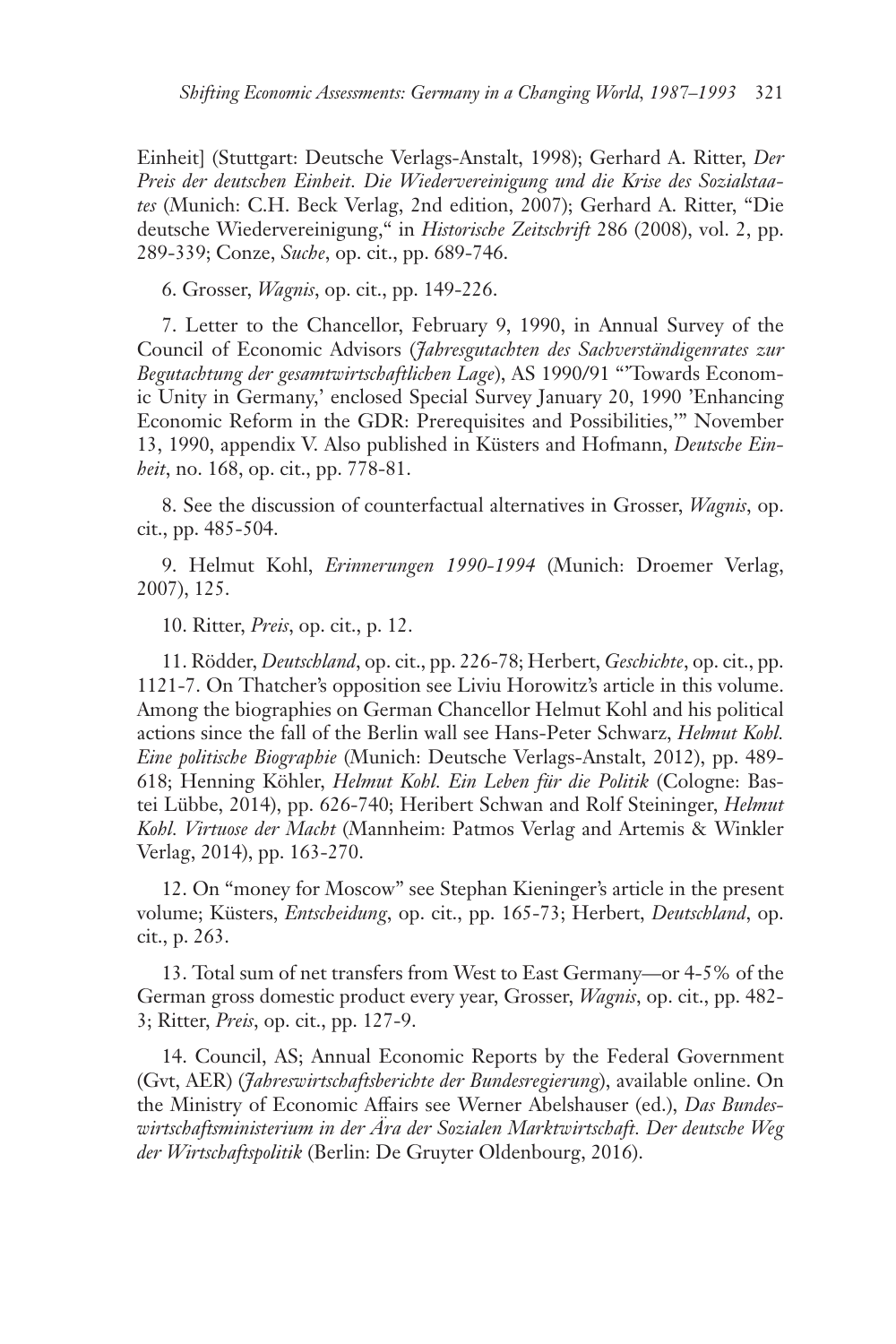15. German National Archives, Ministry of Economic Affairs, Dep. IV, General Matters of Industrial Policy 1991-1992, B 102/378614, 400225-30; Competitiveness of German Companies. Hearing of the Christian Democratic Union and the Christian Social Union, German Parliament, on "Germany as a Business Location" 1992, B 102/397005-7. Published documents Küsters and Hofmann, *Deutsche Einheit*, op. cit.; Helmut Kohl, *Erinnerungen* 1982-1990 (Munich: Droemer Verlag, 2005); Kohl, *Erinnerungen* 1990-1994, op. cit.

16. On the German economy and economic policy during the Kohl years see Leaman, *Economy*, op. cit., pp. 43-136; Wirsching, *Abschied*, op. cit., pp. 223-288; Werner Abelshauser, *Deutsche Wirtschaftsgeschichte. Von 1945 bis zur Gegenwart* (Bonn: BpB, 2011); Werner Abelshauser et al. (eds.), *Wirtschaftspolitik in Deutschland 1917-1990*, (Berlin: De Gruyter Oldenbourg, 2016).

17. Schanetzky, *Ernüchterung*, op. cit.; Schanetzky, "Aporien," op. cit.

18. Gvt, AER 1987, January 15, 1987, Printed matter 10/6796; Gvt, AER 1988, January 29, 1988, Printed matter 11/1733; Gvt, AER 1989, January 25, 1989, Printed matter 11/3917.

19. Gvt, AER 1987, no. 1.

20. Gvt, AER 1987, no. 10.

21. Gvt, AER 1987, no. 44 and 46.

22. Gvt, AER 1987, no. 38.

23. Gvt, AER 1987, no. 38-41.

24. Gvt, AER 1987, no. 40 and 63.

25. Council, AS 1987/88, "Priority for Politics of Growth," November 23, 1987, Printed matter 11/1317.

26. Council, AS 1987/88, preface, 2.

27. Council, AS 1987/88, no. 41\*-48\* and 249-66.

28. Council, AS 1987/88, no. 3\*.

29. Council, AS 1987/88, no. 40\*-45\*.

30. Gvt, AER 1988.

31. Gvt, AER 1988, no. 18.

32. Council, AS 1988/89, "Jobs in Competition," November 18, 1988, Printed matter 11/3478.

33. Council, AS 1988/89, II.

34. Council, AS 1988/89, no. 1\*.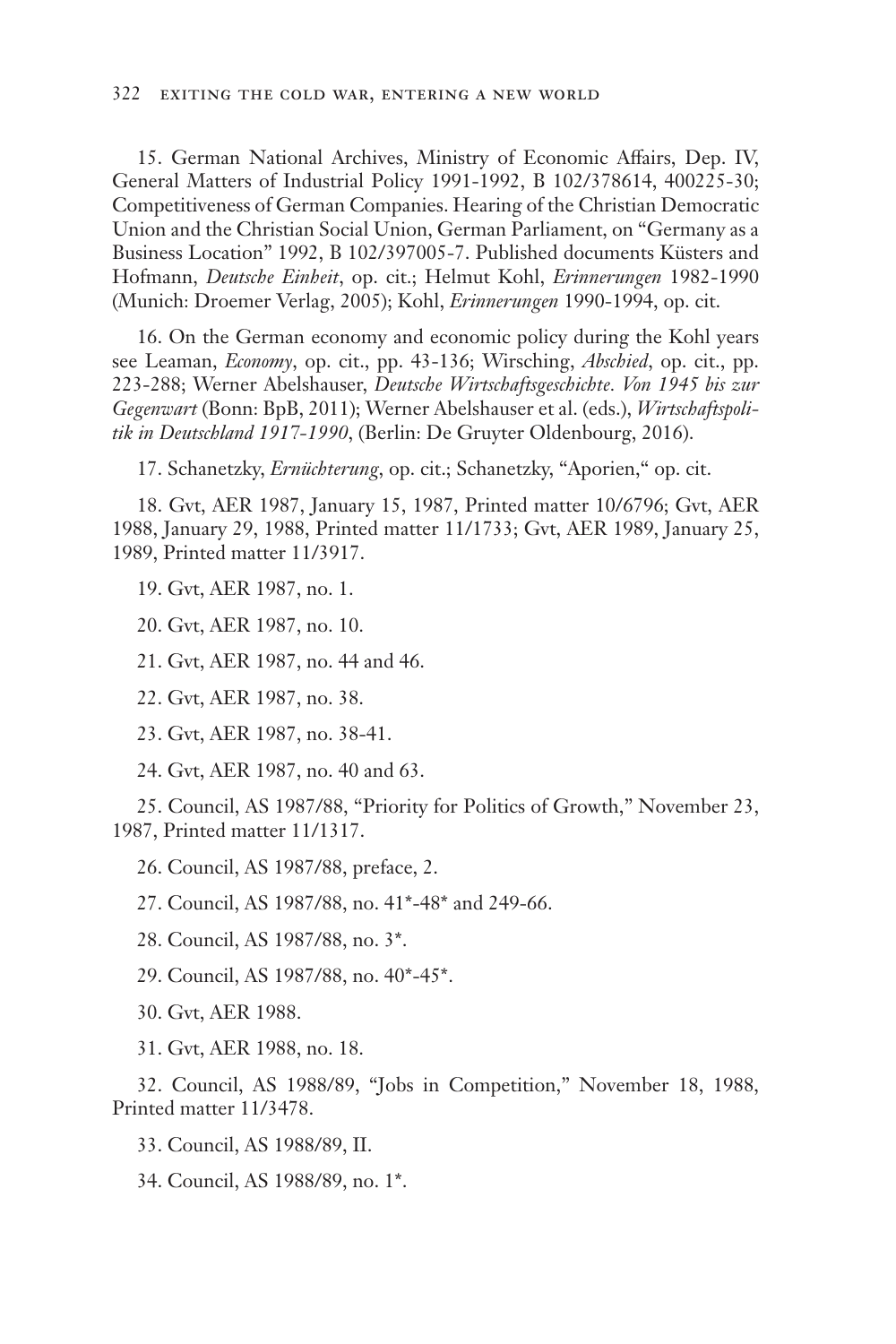35. Council, AS 1988/89, no. 40\*. On this notion see Wencke Meteling, "Nationale Standortsemantiken seit den 1970er-Jahren" in Wencke Meteling and Ariane Leendertz (eds.), *Die neue Wirklichkeit. Semantische Neuvermessungen und Politik seit den 1970er Jahren* (Frankfurt/New York: Campus, 2016), pp. 203-37.

36. Council, AS 1988/89, no. 35-8.

37. Gvt, AER 1989.

38. Gvt, AER 1989, no. 1-3.

39. Gvt, AER 1989, no. 15.

40. See Chancellor Kohl's retrospective on the months between the fall of the Berlin wall and his offer of a monetary and economic union to the GDR in Kohl, *Erinnerungen 1982-1990*, op. cit., pp. 964-1059. The most profound study on the Union is Grosser, *Wagnis*, op. cit.

41. Council, AS 1989/90, "Setting the Course for the 1990s," November 20, 1989, Printed matter 11/5786.

42. Council, AS 1989/90, preface, no. I-II.

43. The so-called Delors Report (1988/89) was named after the President of the European Commission Jacques Delors. The Report became the foundation of the Maastricht Treaty of February 1992.

44. Council, AS 1989/90, no. 394-5.

45. Council, AS 1990/91.

46. Council, AS 1990/91, preface and no. 276.

47. Gvt, AER 1990, no. 1. The report contained a special chapter on the Kohl government's economic policy since its inception in 1982.

48. Gvt, AER 1990, no. 8.

49. Gvt, AER 1990, no. 11.

50. On the program see Küsters, "Entscheidung," op. cit., pp. 59-70; Rödder, *Deutschland*, op. cit., pp. 137-42; Kohl, *Erinnerungen 1982-1990*, op. cit., pp. 988-1000. On reactions in capitals see Draft by Ministerial Director Teltschik to Chancellor Kohl, Bonn, November 30, 1989, in Küsters and Hofmann, *Deutsche Einheit*, op. cit., no. 102, 574-7.

51. Gvt, AER 1990, no. 14.

52. Gvt, AER 1990, no. 10 and 70.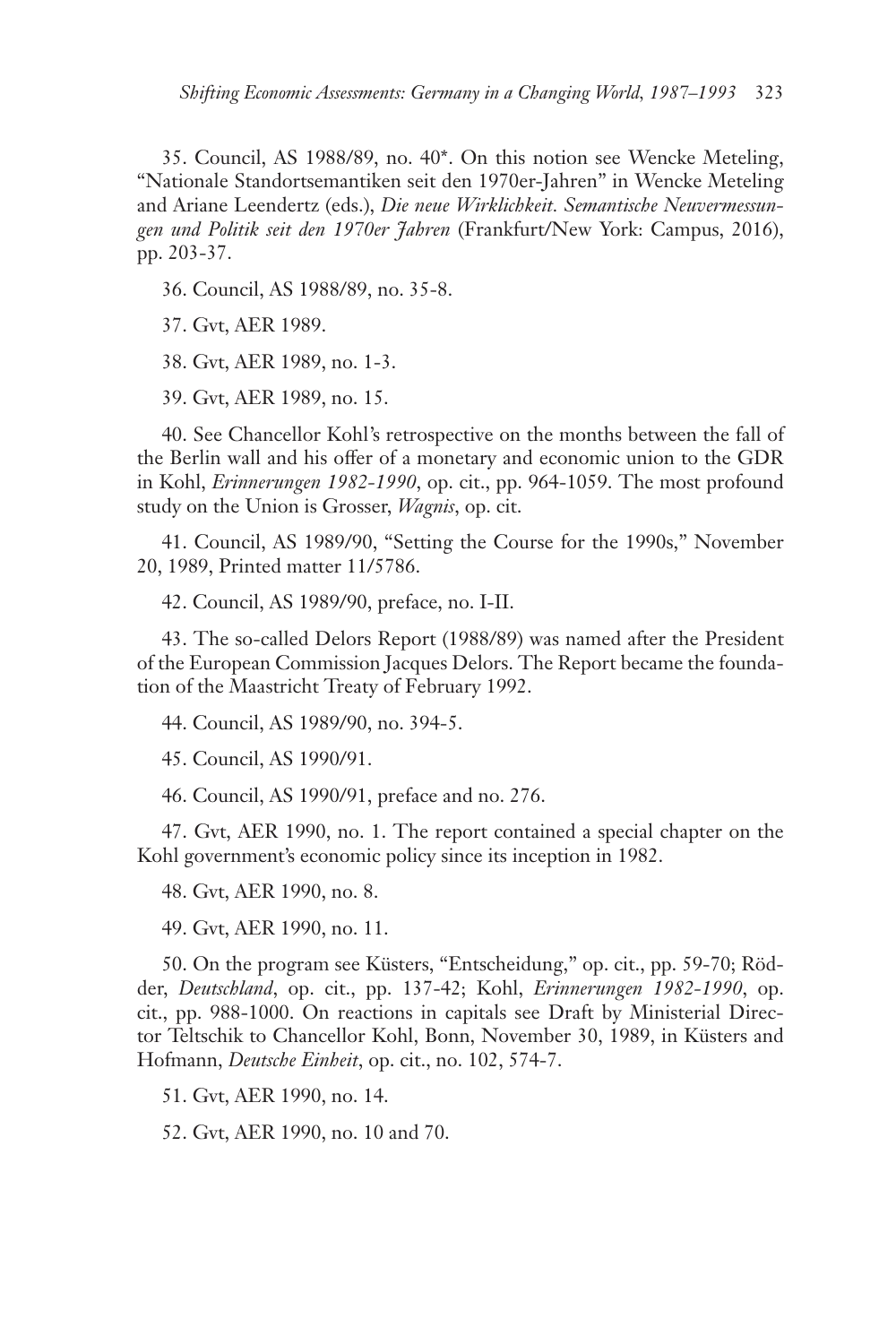53. Gvt, AER 1990, no. 79. On the German-Franco dissent see Draft by *Legationsrat* I Bitterlich to Chancellor Kohl, Bonn, December 2-3, 1989, in Küsters and Hofmann, *Deutsche Einheit*, op. cit., no. 108, pp. 596-8; Letter by Chancellor Kohl to President Mitterrand, Bonn, December 5, 1989, no. 111, pp. 614-15, ibid.; Rödder, *Vaterland*, op. cit., pp. 264-70.

54. Schreiben des Bundesministers Waigel an die Mitglieder der Fraktion der CDU/CSU im Deutschen Bundestag, Bonn, February 7, 1990, in Küsters and Hofmann, *Deutsche Einheit*, op. cit., no. 165, pp. 766-7.

55. See Grosser, *Wagnis*, op. cit., pp. 174-207, 177 (decision).

56. Kohl, *Erinnerungen 1982-1990*, op. cit., p. 1057.

57. Grosser, *Wagnis*, op. cit., p. 264 and pp. 499-500; Kohl, *Erinnerungen 1990-1994*, op. cit., pp. 88-9.

58. Köhler, *Kohl*, op. cit., pp. 773-4.

59. Grosser, *Wagnis*, op. cit., pp. 192-97.

60. Kohl, *Erinnerungen* 1990-1994, op. cit., pp. 80-1.

61. On the state trust see Marcus Boïck, *Die Treuhand. Idee – Praxis – Erfahrung 1990-1994* (Goettingen: Wallstein Verlag, 2018).

62. Council, AS 1990/91, preface, no. 3.

63. Council, AS 1990/91, preface, no. 4 and no. 5\*.

64. Council, AS 1990/91, no. 7\*.

65. Council, AS 1990/91, no. 11\*.

66. Council, AS 1990/91, no. 9\*-12\*.

67. Council, AS 1990/91, no. 29\*.

68. On the economic effects of the shock therapy and of reunification see Ritter, *Preis*, op. cit., pp. 98-140.

69. See Gerhard A. Ritter, "Eine Vereinigungskrise? Die Grundzüge der deutschen Sozialpolitik in der Wiedervereinigung," in *Archiv für Sozialgeschichte* 47 (2007), pp. 527–42.

70. Gvt, AER 1991, March 11, 1991, Printed matter 12/223, no. 1 and 13.

71. Gvt, AER 1991, no. 84.

72. Gvt, AER 1991, no. 21-3.

73. Gvt, AER 1991, no. 34.

74. Gvt, AER 1992, January 30, 1992, Printed matter 12/2018, no. 5.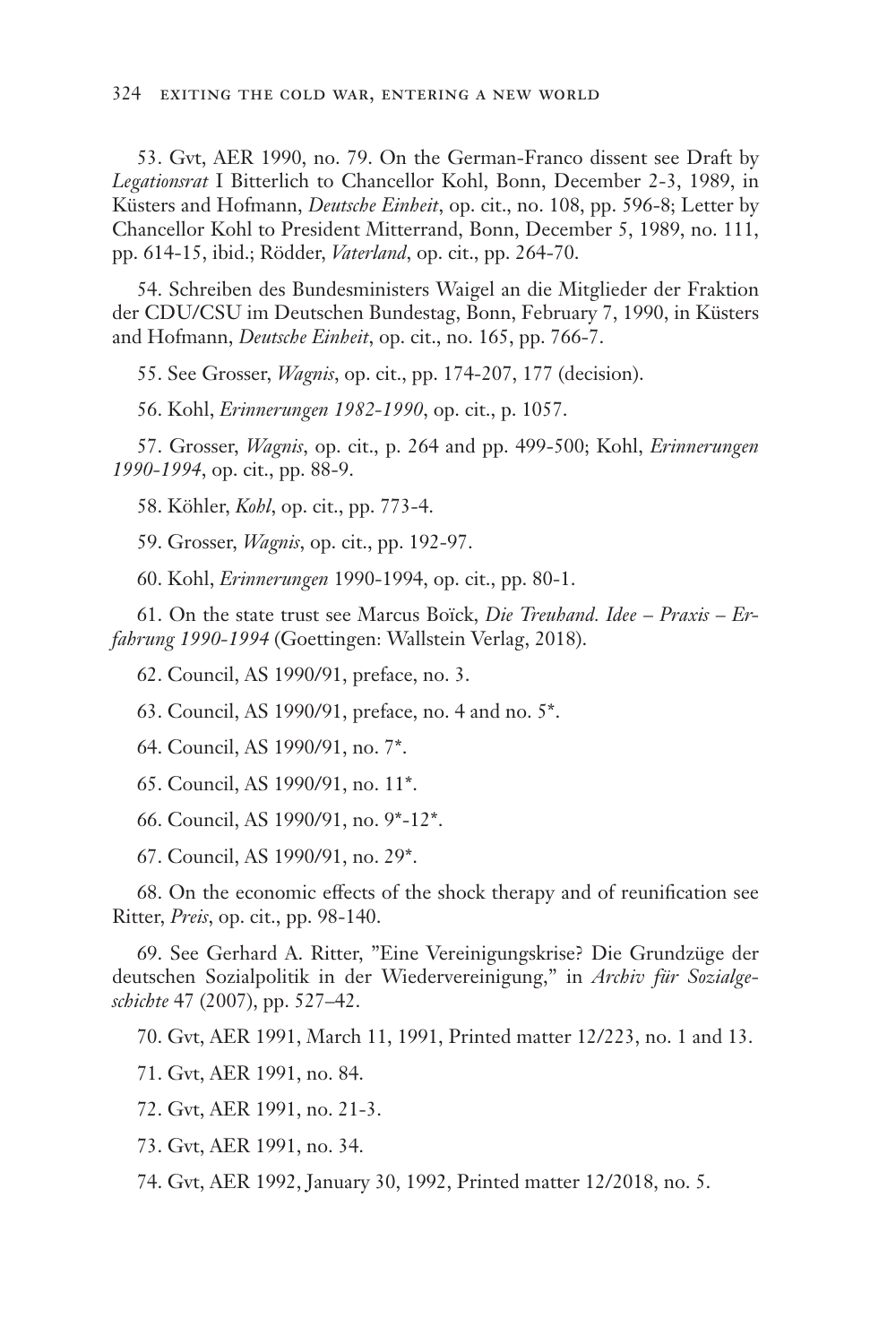75. Gvt, AER 1991, no. 14-5 and 87.

76. Council, AS 1991/92, "'The Economic Integration in Germany. Perspectives – Approaches – Risks,' enclosed Special Survey 13 April 1991 'Keeping a Market-Oriented Approach. Economic Policy for the New Länder,'" November 12, 1991, no. 1 and 8.

77. Council, AS 1991/92, Special Survey, no. 1.

78. Council, AS 1991/92, Special Survey, no. 3 (quotes), part III and IV, no. 20.

79. Council, AS 1991/92, no. 1\* and 19\*; Gvt, AER 1992.

80. Gvt, AER 1992, January 30, 1992, no. 9. East German productivity in 1991 corresponded to the level of West German productivity in 1952/53.

81. Council, AS 1991/92, no. 3\*-15\*.

82. Gvt, AER 1992, no. 10 and 11; Council, AS 1991/92, no. 234 (quote).

83. Council, AS 1992/93, "For Growth Orientation – Against Crippling Disputes on Distribution," November 16, 1992, no. 213 and 214 (quote); Gvt, AER 1993, February 11, 1993, Printed matter 12/4330, no. 1-3.

84. Council, AS 1992/93, preface, no. 5\*, 8\*, 42\* and 208; Gvt, AER 1993, no. 7 and 9 (employment numbers and unit labor costs for East Germany).

85. Letters by Professor of Economics Joachim Starbatty to the Minister of Economic Affairs Jürgen Möllemann and to Chancellor Helmut Kohl, February 21, 1992, fol. 337-8, German National Archives, Ministry of Economic Affairs, General Questions of Industrial Policy, B 102/400226 vol. 19, February 1-April 30, 1992, fol. 337-8. Starbatty was Chairman of the free-market leaning Action Group Social Market Economy. See also B 102/400225 vol. 18, December 6-January 30, 1992.

86. Council, AS 1992/93, no. 5\*.

87. Council, AS 1993/94, "Time to Act –Strengthening the Driving Forces," November 15, 1993, preface and no. 1\*-40\*.

88. Philip Ther, *Europe since 1989: A History* (Princeton: Princeton University Press, 2016).

89. Marcus Böick, "'Im Säurebad der Einheit.' Die Treuhandanstalt in den medien-öffentlichen Debatten der frühen 1990er Jahre," in *Deutschland Archiv*  43 (2010), pp. 425-32.

90. Roland Czada, "Vereinigungskrise und Standortdebatte. Der Beitrag der Wiedervereinigung zur Krise des westdeutschen Modells," in *Leviathan* 26 (1998), pp. 24-59; Wencke Meteling, "Miraculous Germany: Changing Per